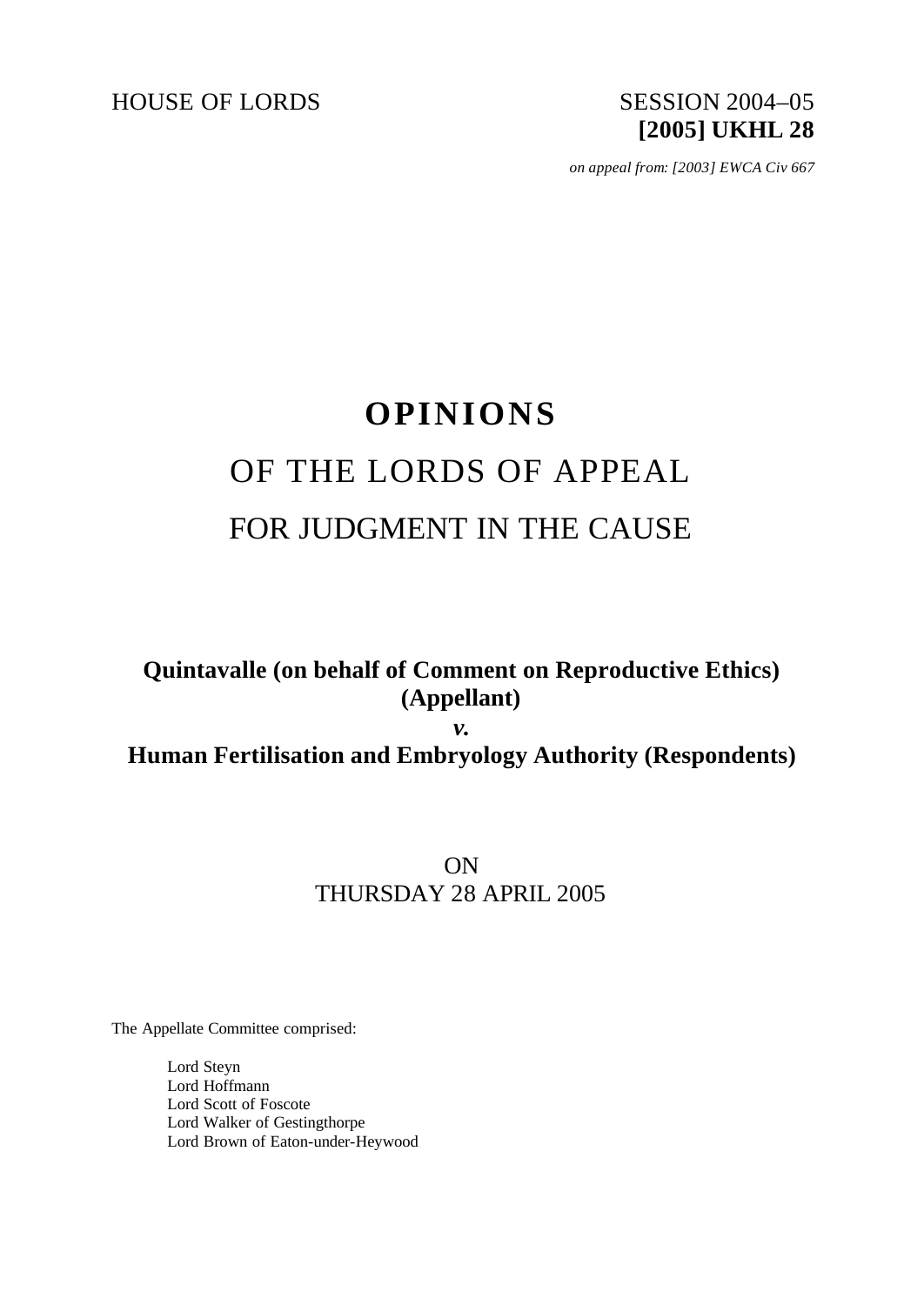#### **HOUSE OF LORDS**

#### **OPINIONS OF THE LORDS OF APPEAL FOR JUDGMENT IN THE CAUSE**

## **Quintavalle (on behalf of Comment on Reproductive Ethics) (Appellant)** *v.* **Human Fertilisation and Embryology Authority (Respondents)**

**[2005] UKHL 28**

#### **LORD STEYN**

My Lords,

1. I have had the advantage of reading the opinions of my noble and learned friends Lord Hoffmann and Lord Brown of Eaton-under-Heywood. For the reasons they have given I would dismiss the appeal.

#### **LORD HOFFMANN**

My Lords,

2. Zain Hashmi is a little boy, now aged 6, who suffers from a serious genetic disorder called beta thalassaemia major. His bone marrow does not produce enough red blood cells and in consequence he is often very poorly and needs daily drugs and regular blood transfusions to keep him alive. But he could be restored to normal life by a transplant of stem cells from a tissue compatible donor.

3. The problem is to find compatible tissue which Zain's immune system will not reject. The chances of finding a compatible donor who is not a sibling are extremely low. Even in the case of siblings, the chances are only one in four. None of Zain's three elder siblings is compatible. In addition, the donor must be free of the same disorder. That lengthens the odds even more. Zain's mother, Mrs Hashmi, has twi ce conceived in the hope of giving birth to a child whose umbilical blood could provide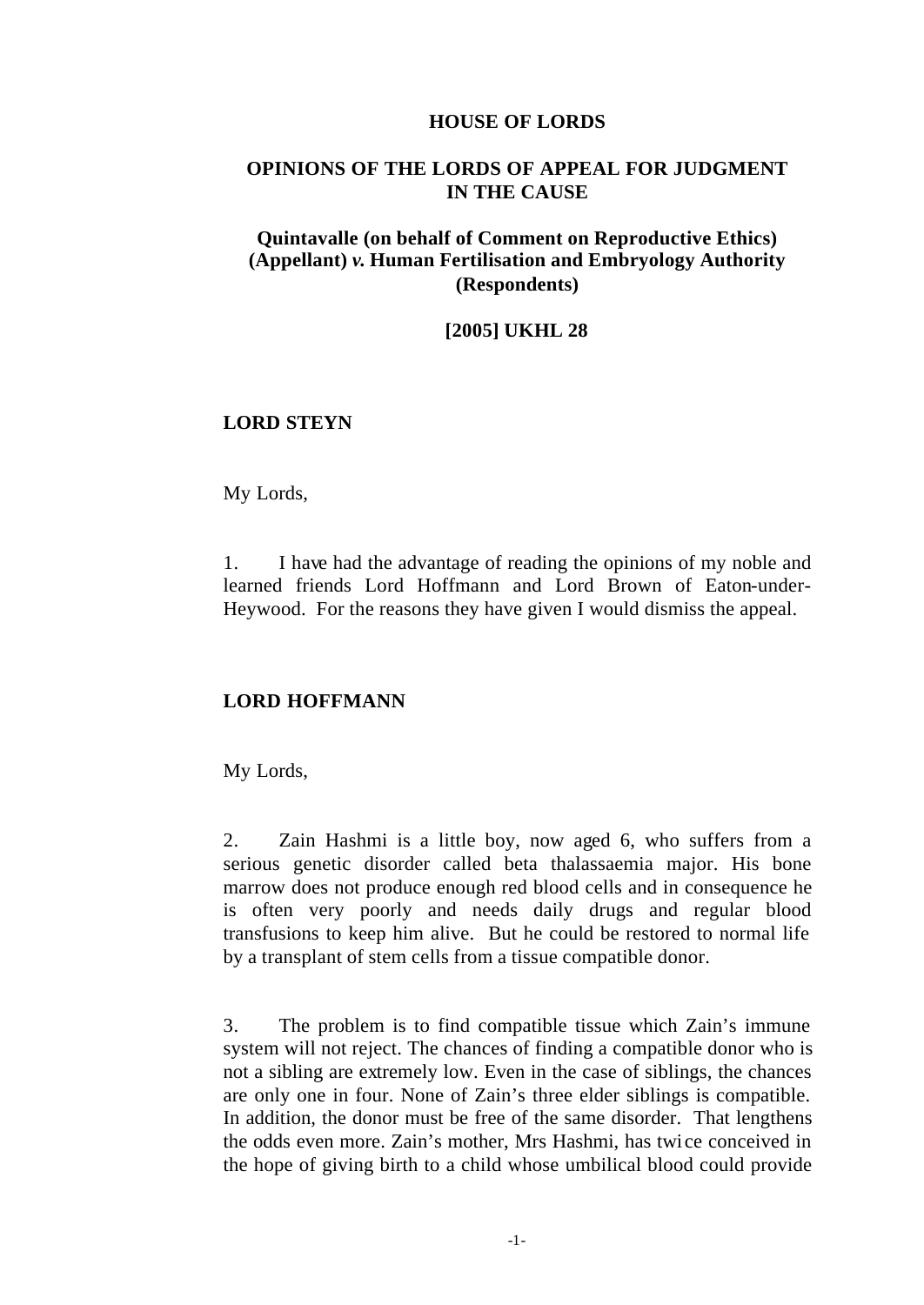stem cells for Zain. Once the foetus was found to have beta thalassaemia major and she had an abortion. On the second occasion she gave birth to a child whose tissue turned out not to be compatible.

4. There is a way to save the Hashmi family from having to play dice with conception. For 30 years it has been possible to produce a human embryo by fertilisation of egg and sperm outside the body and then to implant that embryo in the womb. In vitro fertilisation (IVF) has enabled many couples who could not achieve natural fertilisation to have children. More recently, it has become possible to perform a biopsy upon the newly fertilised IVF embryo and remove a single cell to test it for genetic disorders. This is called pre-implantation genetic diagnosis (PGD). It provides a woman with information about the embryo proposed to be implanted in her body so that she may decide whether or not to proceed. Mrs Hashmi, for example, would have been spared having to have her foetus carrying beta thalassaemia major aborted if the embryo had been created by IVF and the disorder diagnosed by PGD.

5. Still more recently, and so far only in the United States, it has become possible to use the same single cell biopsy technique to test for tissue compatibility. This involves examination of the human leukocyte antigens (HLA) and is known as HLA typing. That means that if Mr and Mrs Hashmi's sperm and eggs are used to create IVF embryos which are then tested for beta thalassaemia major by PGD and for tissue compatibility with Zain by HLA typing, they can know that the child Mrs Hashmi conceives will have stem cells which could cure Zain. The question in this appeal is whether this can lawfully be done in the United Kingdom.

6. After the birth of the first IVF child or "test tube baby" in 1978, it became clear that the new technique, together with other potential developments in embryology and genetics, could raise serious medical and ethical issues. The government appointed a committee under the chairmanship of Dame Mary Warnock DBE to advise. It reported in 1984 (Report of the Committee of Inquiry into Human Fertilisation and Embryology (Cmnd 9314)). The centrepiece of the committee's recommendations was the creation of a statutory licensing authority to regulate all research and treatment which involved the use of IVF embryos.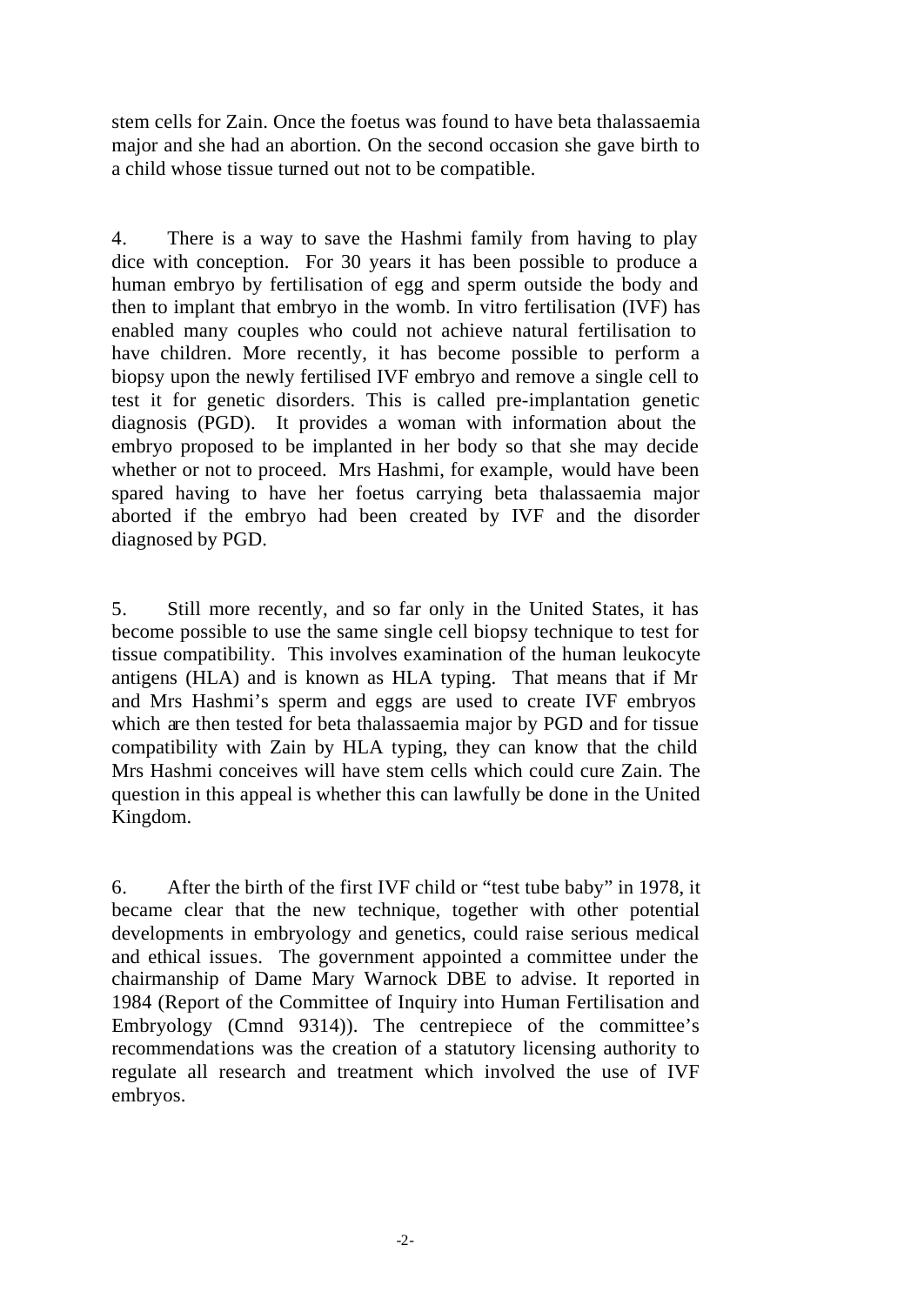7. This recommendation was given effect by the Human Fertilisation and Embryology Act 1990, which set up the Human Fertilisation and Embryology Authority ("the authority"). Members are appointed by the Secretary of State and it has to have a lay (ie not medically qualified or engaged in IVF treatment or research) chairman and deputy chairman and a majority of lay members: para 4 of Schedule 1. Members provide a broad range of experience: social, legal, managerial, religious and philosophical, as well as medical and scientific.

8. The source of the authority's power is section  $3(1)$ , which makes it a criminal offence to bring about the creation of an embryo or keep or use an embryo except pursuant to a licence from the authority. The proposed treatment of Mrs Hashmi to assist her in bearing a tissuecompatible child involves the creation and use of embryos and therefore requires a licence. In this case, the authority has granted a licence which permits both PGD and HLA typing. But Ms Quintavalle, the claimant in these proceedings, who is director and founder of a group which believes in absolute respect for the human embryo, says that the authority has no power to authorise HLA typing. She brought judicial review proceedings for a declaration to that effect. It was granted by Maurice Kay J but an appeal was allowed and the application dismissed by the Court of Appeal (Lord Phillips of Worth Matravers MR and Schiemann and Mance LJJ) [2004] QB 168.

9. Whether the authority can grant such a licence depends on the extent of its powers under the 1990 Act. Section 11 provides that the authority may grant three kinds of licences and no others. Licences must be (a) "authorising activities in the course of providing treatment services" or (b) "authorising the storage of gametes and embryos" or (c) "authorising activities for the purposes of a project of research". The specific activities which may be authorised in the course of providing treatment services or for the purposes of research are then set out in Schedule 2.

10. In this case we are particularly concerned with the activities which may be authorised to be done in the course of providing treatment services. "Treatment services" are defined by section 2(1) to mean, among other things, medical services provided to the public for the purpose of assisting women to carry children. IVF is of course such a service; the proposal is to assist Mrs Hashmi to carry a child conceived by the implantation of an IVF embryo. So the question is whether PGD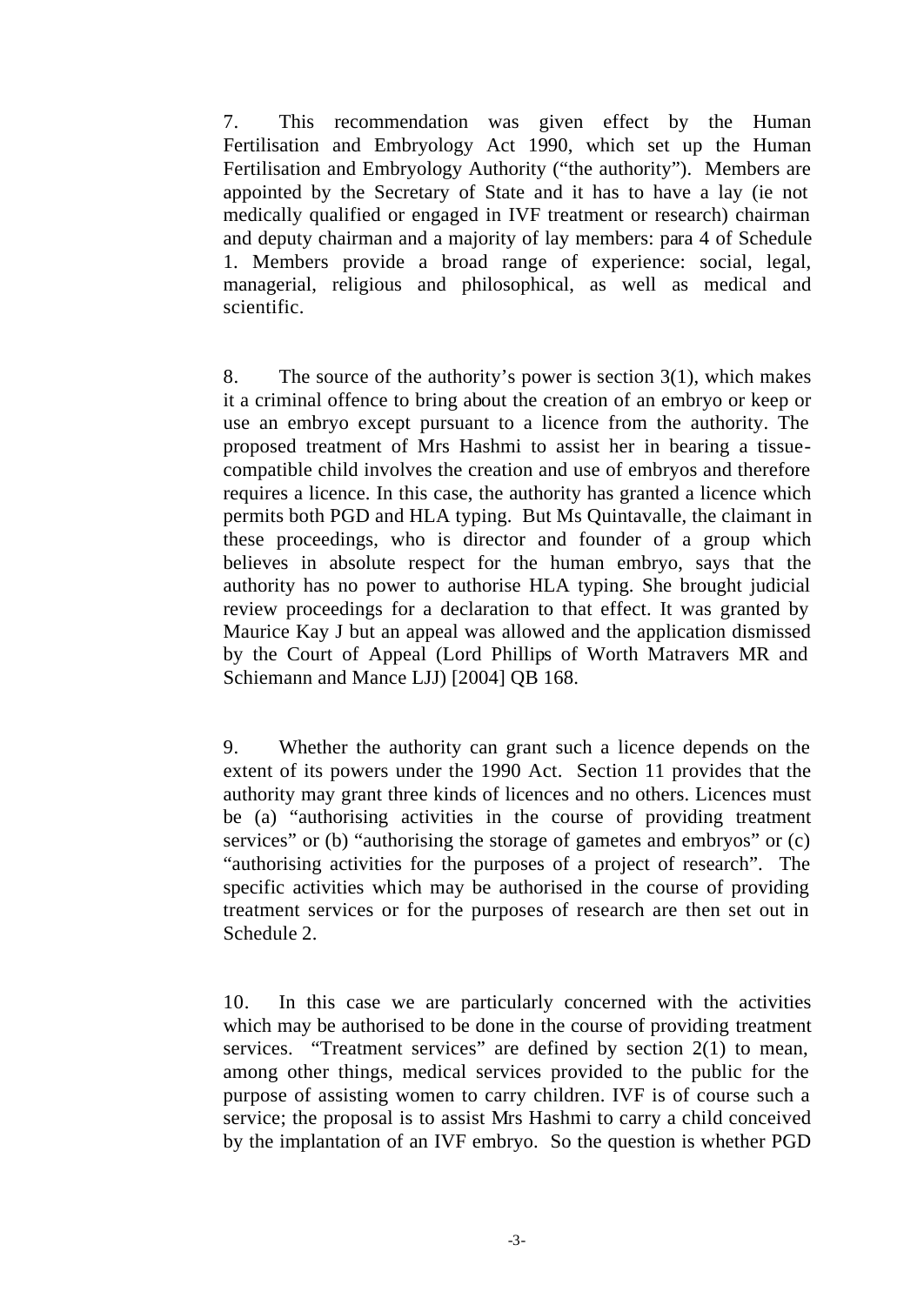and HLA typing are activities which the authority can authorise to be done "in the course" of providing her with IVF treatment.

11. To find the answer, one must look at the list of activities in para 1 of Schedule 2. Para 1(3) provides that the authority may licence an activity on the list only if it appears to the authority to be "necessary or desirable for the purpose of providing treatment services". The activities include:

"(d) practices designed to secure that embryos are in a suitable condition to be placed in a woman or to determine whether embryos are suitable for that purpose".

12. The authority's case is that both PGD and HLA typing are to determine whether an embryo would be suitable for the purpose of being placed in Mrs Hashmi. The definition of treatment services focuses upon the woman as the person to whom the services are provided. The authority says that Mrs Hashmi is entitled to regard an embryo as unsuitable unless it is both free of abnormality and tissue compatible with Zain. Without such testing, she cannot make an informed choice as to whether she wants the embryo placed in her body or not. The authority considers it desirable for the purpose of providing her with treatment services, ie IVF treatment, that she should be able to make such a choice. Mr Pannick QC, who appeared for the authority, pointed out that the Act does not require that PGD or HLA typing should *constitute* treatment services. They must be activities *in the course* of such services, ie in the course of providing IVF treatment.

13. The claimant, on the other hand, says that this gives far too wide a meaning to the notion of being suitable. It would enable the authority to authorise a single cell biopsy to test the embryo for whatever characteristics the mother might wish to know: whether the child would be male or female, dark or blonde, perhaps even, in time to come, intelligent or stupid. Suitable must therefore have a narrower meaning than suitable for that particular mother. Maurice Kay J thought that suitable meant only that the embryo would be viable. That would rule out a good deal of PGD, because many genetic abnormalities do not affect the viability of the foetus. The abnormality manifests itself after birth. Before your Lordships Lord Brennan QC, for the claimant, disavowed so narrow a construction. I think that he was right to do so. The narrower meaning is particularly difficult to support when paragraph 3(2)(e) lists, among the research projects which may be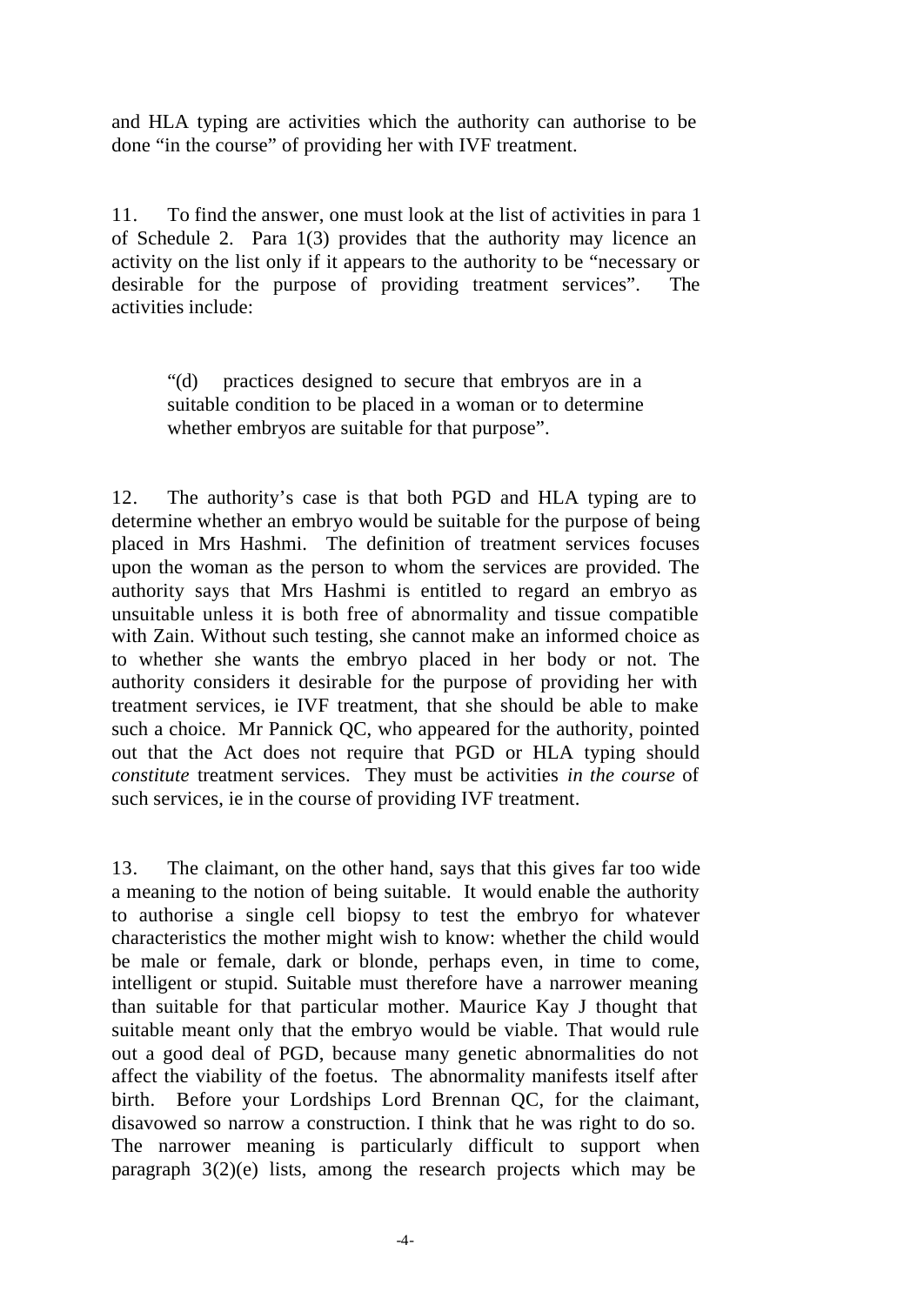licensed, "developing methods for detecting the presence of gene or chromosome abnormalities in embryos before implantation." It would be very odd if Parliament contemplated research to develop techniques which could not lawfully be used. So Lord Brennan accepts that suitable means more than viable. Building on paragraph 3(2)(e), he says that an embryo is suitable if it is capable of becoming a healthy child, free of abnormalities. PGD to establish that the embryo is free from genetic abnormalities is therefore acceptable. But not HLA typing. A baby which is not tissue compatible with Zain would not be in any way abnormal. It just would not answer the particular needs of the Hashmi family.

14. "Suitable" is one of those adjectives which leaves its content to be determined entirely by context. As my noble and learned friend Lord Scott of Foscote put it in argument, a suitable hat for Royal Ascot is very different from a suitable hat for the Banbury cattle market. The context must be found in the scheme of the 1990 Act and the background against which it was enacted. In particular, one is concerned to discover whether the scheme and background throw light on the question of whether the concept of suitability includes taking into account the particular wishes and needs of the mother. If so, the authority may authorise tests to determine whether the embryo is in that sense suitable for implantation in her womb. It may, but of course it is not obliged to do so. It may consider that allowing the mother to select an embryo on such grounds is undesirable on ethical or other grounds. But the breadth of the concept of suitability is what determines the breadth of the authority's discretion.

15. The Warnock Report discussed possible future developments in embryology. Some of these, such as creating children in vitro or the gestation of human embryos in other species, it recommended should be unequivocally banned. On others, it made no such recommendations. One of these was embryonic biopsy, such as can now be used for PGD and HLA typing. It described (in para 12.13) the advantages of PGD in detecting abnormalities before implantation ("avoiding the difficult decision for the parents of whether to seek a termination where abnormality is detected") and its disadvantages, namely the need to use IVF. It concluded that it was unlikely that embryonic biopsy would become a feasible method of detecting abnormal embryos for some considerable time.

16. For present purposes, the most relevant discussion in the Warnock Report concerned gender identification. The report considered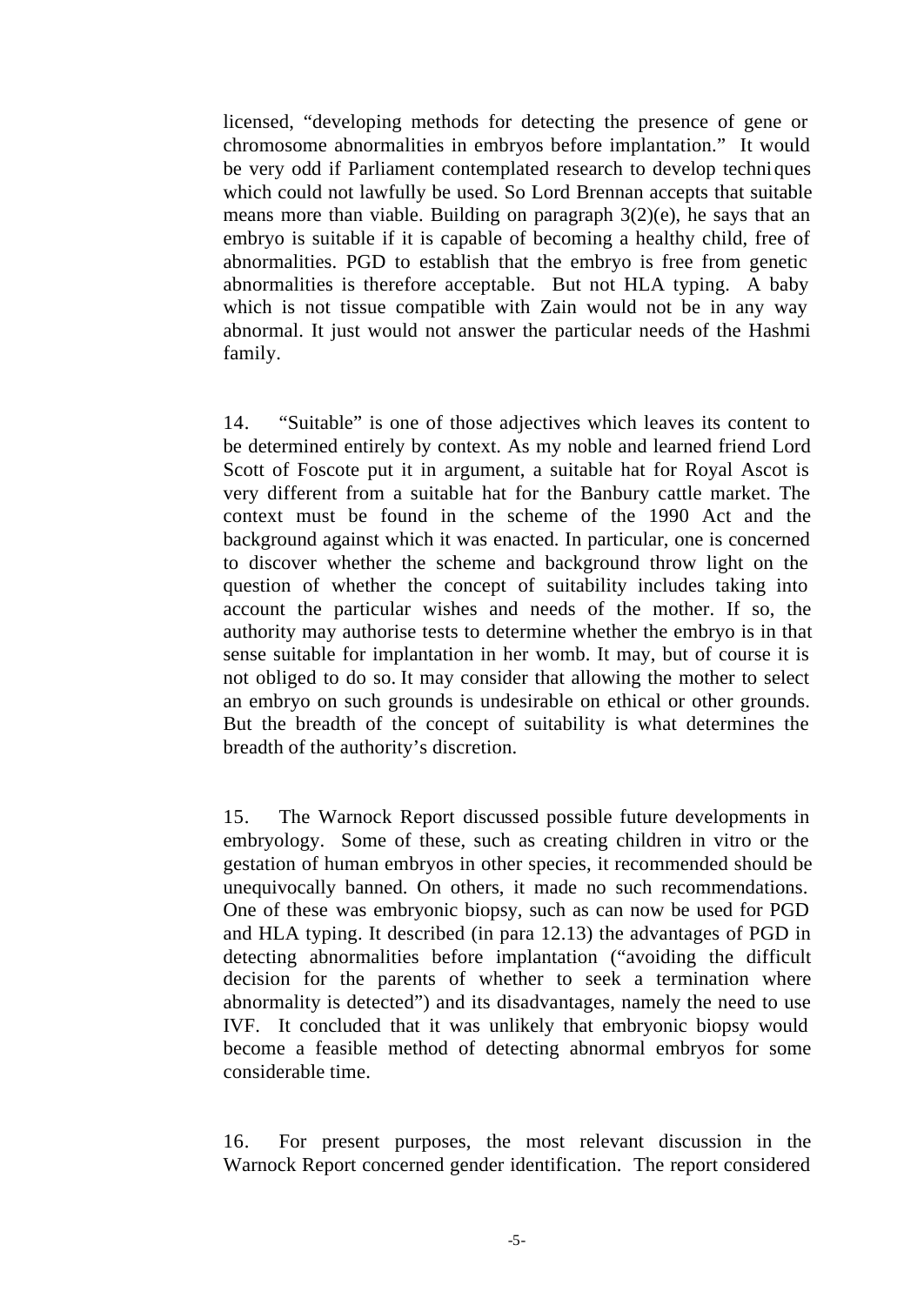(in para 9.8) the possibility of gender identification of an IVF embryo by single cell biopsy. Such information could be used to select embryos to "prevent the birth of a child with a sex-linked hereditary disease". The committee saw no reason why this should not be done: para 9.11. It then went on to consider the use of gender identification to select the sex of a child "for purely social reasons". After some discussion of the social issues (population distribution, the role of women in society), the committee said that it was unable to make any positive recommendations. Nevertheless:

"the whole question of the acceptability of sex selection should be kept under review (See chapter13)."

17. Chapter 13 was devoted to recommending the establishment of what became the authority. The committee said in para 13.3 that:

"The authority should be specifically charged with the responsibility to regulate and monitor pr actice in relation to those sensitive areas which raise fundamental ethical questions."

18. Because the authority would be concerned not merely with medical or scientific matters but with "broader matters and with the protection of the public interest" the committee recommended (in para 13.4) substantial lay representation:

"If the public is to have confidence that this is an independent body, which is not to be unduly influenced by sectional interests, its membership must be wide-ranging and in particular the lay interests should be well represented."

19. The conclusion which I draw is that the committee contemplated that the authority would decide the circumstances, if any, in which sex selection on social grounds should be authorised. As sex selection on social grounds is the most obvious case of selecting an embryo on grounds other than its health, I would infer that the Warnock Committee did not intend that selection of IVF embryos on grounds which went beyond genetic abnormality should be altogether banned.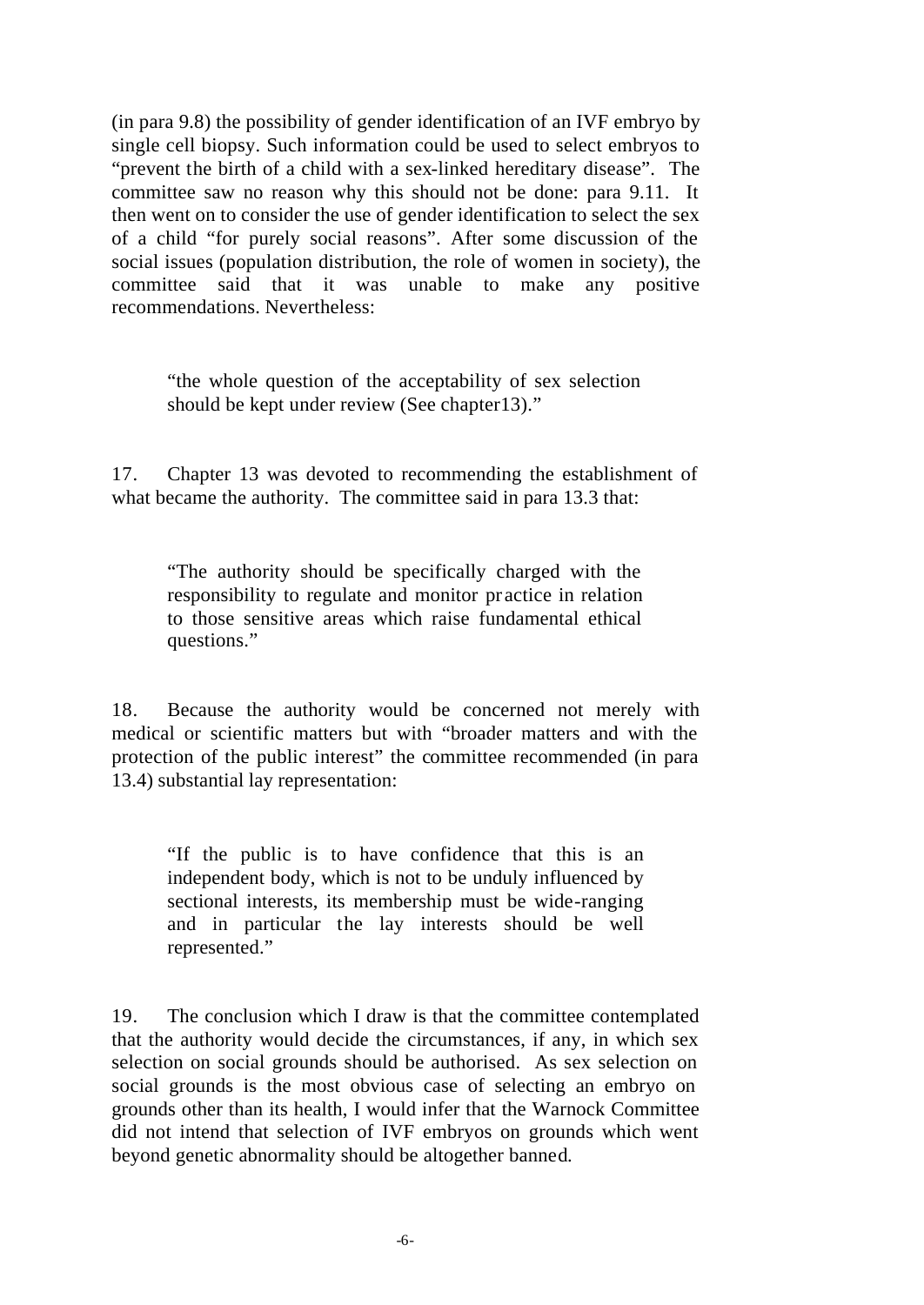20. It does not of course follow that Parliament gave effect to this recommendation in the 1990 Act. But the Act was preceded by a White Paper, Human Fertilisation and Embryology: A Framework for Legislation, published in November 1987 (Cm 259), which suggests acceptance of the views of the Warnock Committee on this point. In this paper, the Government set out the general principles upon which it proposed to legislate. In para 13 it accepted the "basic principle underlying the Warnock Report recommendations – namely the need 'to regulate and monitor practice in relation to those sensitive areas which raise fundamental ethical questions.' " The authority would therefore exercise its functions in areas which included "any [research or] treatment involving human embryos created in vitro." (The square brackets were to leave Parliament to decide, as it subsequently did. whether to allow research at all). The intention was therefore to define the functions of the authority in very broad terms. To ensure that the legislation was flexible enough to deal with "as yet unforeseen treatment developments which may raise new ethical issues", the Bill would:

"contain powers to make regulations (subject to the affirmative resolution procedure) to add to or subtract from the range of matters coming within the regulatory scope of the [authority]." (Para 14).

21. On prohibited areas of research (assuming that any research was to be allowed) the government did not think that the Warnock Committee had gone far enough. It had proposed (in para 12.16) that the authority should promulgate guidance on research which was "unlikely to be considered ethically acceptable in any circumstances". The government thought (in para 36) that the legislation should "clearly prohibit" some such activities, but with a power for Parliament itself, by affirmative resolution, to make exceptions if new developments made them appropriate.

22. Included in the matters which were to be prohibited were what journalists commonly call "designer babies" or, as the White Paper put it, in para 37:

"the artificial creation of human beings with certain predetermined characteristics through modification of an early embryo's genetic structure."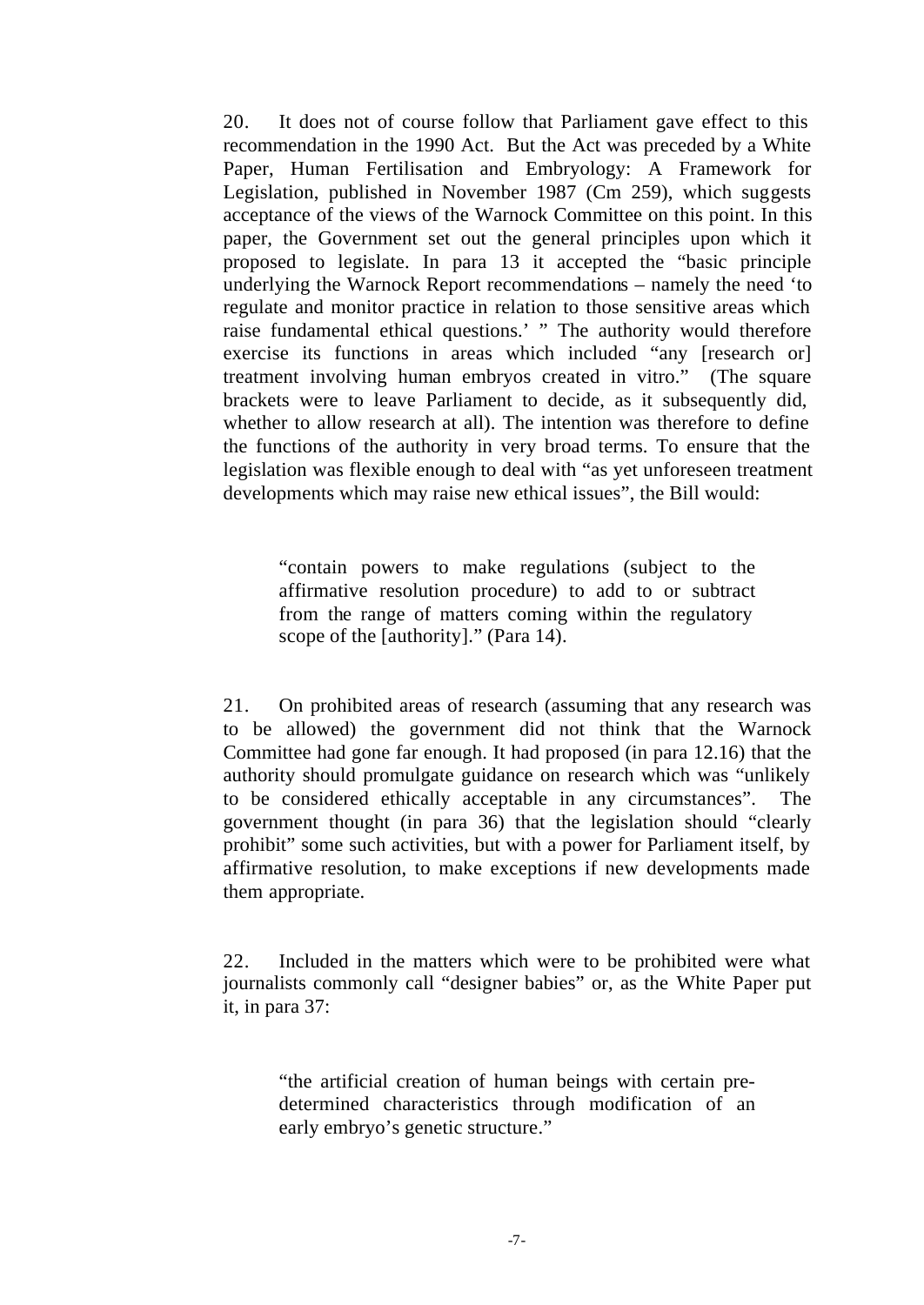Another was the cloning of individuals by nuclear substitution. But, relevantly for present purposes, there was no proposal to include in the "clearly prohibited" list the testing of embryos to enable the mother to choose to carry a child with characteristics of her choice. One infers that the White Paper intended the fundamental ethical issues which such activities might raise to be determined by the statutory authority, subject to the regulation-making power by which Parliament could impose its own decision.

23. The structure of the 1990 Act reflects the scheme foreshadowed in the White Paper. Section 3(3)(a) prevents, as the Warnock Committee recommended, the development of the foetus in vitro by providing that a licence may not authorise the keeping or use of an embryo after the appearance of the primitive streak. Nor may the authority authorise the placing of an embryo in an animal (subsection  $(3)(b)$ ) or the cloning of an embryo (subsection  $(3)(d)$ ). By para  $1(4)$  of Schedule 2, a licence may not authorise altering the genetic structure of any cell while it forms part of an embryo. These activities are all clearly prohibited. In addition, section 3(3)(c) enables the Secretary of State and Parliament by affirmative resolution to add other activities involving the keeping or using of embryos to the prohibited list.

24. Subject to these prohibitions, the licensing power of the authority is defined in broad terms. Paragraph 1(1) of Schedule 2 enables it to authorise a variety of activities (with the possibility of others being added by regulation) provided only that they are done "in the course of" providing IVF services to the public and appear to the authority "necessary or desirable" for the purpose of providing those services. Thus, if the concept of suitability in sub-paragraph (d) of  $1(1)$  is broad enough to include suitability for the purposes of the particular mother, it seems to me clear enough that the activity of determining the genetic characteristics of the embryo by way of PGD or HLA typing would be "in the course of" providing the mother with IVF services and that the authority would be entitled to take the view that it was necessary or desirable for the purpose of providing such services.

25. The chief argument of Lord Brennan against interpreting suitability in this sense was that, once one allowed the mother's choice to be a legitimate ground for selection, one could not stop short of allowing it to be based upon such frivolous reasons as eye or hair colour as well as more sinister eugenic practices. It was, he said, inconceivable that Parliament could have contemplated the possibility of this happening.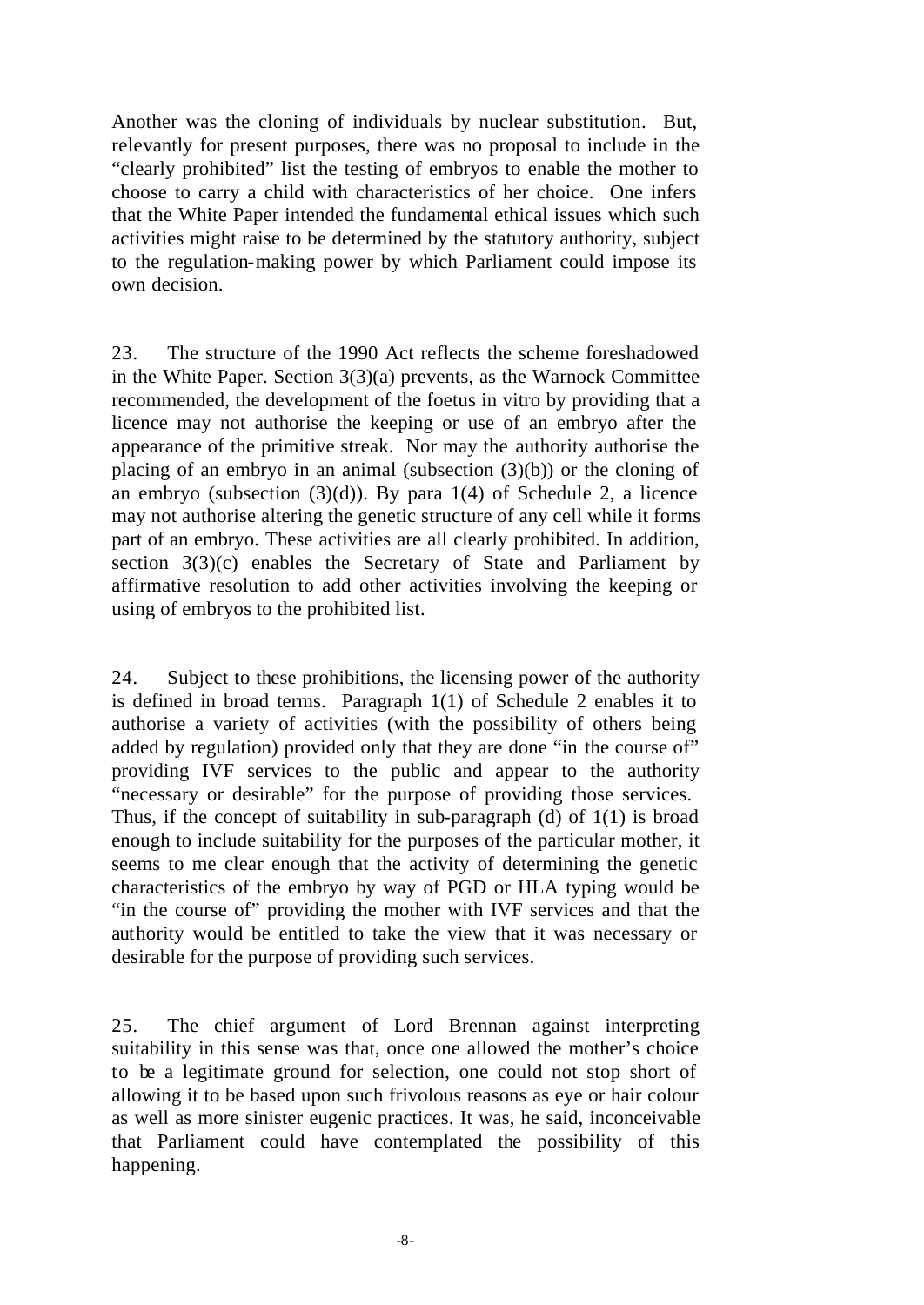26. Let it be accepted that a broad interpretation of the concept of suitability would include activities highly unlikely to be acceptable to majority public opinion. It could nevertheless be more sensible for Parliament to confine itself to a few prohibitions which could be clearly defined but otherwise to leave the authority to decide what should be acceptable. The fact that these decisions might raise difficult ethical questions is no objection. The membership of the authority and the proposals of the Warnock Committee and the White Paper make it clear that it was intended to grapple with such issues.

27. In this case, as I have said, Maurice Kay J thought that suitable meant no more than suitable to produce a viable foetus but Lord Brennan, understandably unwilling to argue that Parliament might have outlawed PGD, said that it meant suitable to produce a healthy foetus, free of genetic defects. But this definition is itself not free from difficulty. What amounts to a genetic defect? Marie Stopes, an enthusiastic believer in eugenics, cut off relations with her son because she considered that the woman he chose to marry suffered from a genetic defect: she was short-sighted and had to wear spectacles. Surely it would be more sensible to concentrate on whether choice on such grounds was ethically acceptable rather than to argue over whether it counted as a genetic defect. The great advantage which Parliament would have seen in using broad concepts to define the remit of the authority is that it would avoid sterile arguments over questions of definition and focus attention upon the ethical issues.

28. Even in cases in which one could clearly say that the ground for selection was not a genetic defect, a total prohibition might exclude cases which many people would think ethically acceptable. Mr Pannick drew attention to the facts of *Leeds Teaching Hospitals NHS Trust v A* [2003] 1 FLR 1091. In the course of providing IVF treatment to a husband and wife, the hospital mixed up the sperm provided by the husband with that of another man. As a result, a woman gave birth to twins, the father of whom was a stranger. But they suffered from no genetic defects and Mr Pannick points out that if the muddle had been suspected before implantation of the embryo, Lord Brennan's construction of suitability would have prevented any tests to check the embryo's DNA. Likewise, many people might agree with the authority that the tests proposed to be conducted in the present case would be ethically acceptable. It often seemed that an unstated assumption in Lord Brennan's argument was that the authority was likely to authorise anything that it was not positively prohibited from authorising or that it could not be trusted to make proper ethical distinctions. But these assumptions are in my opinion illegitimate. The authority was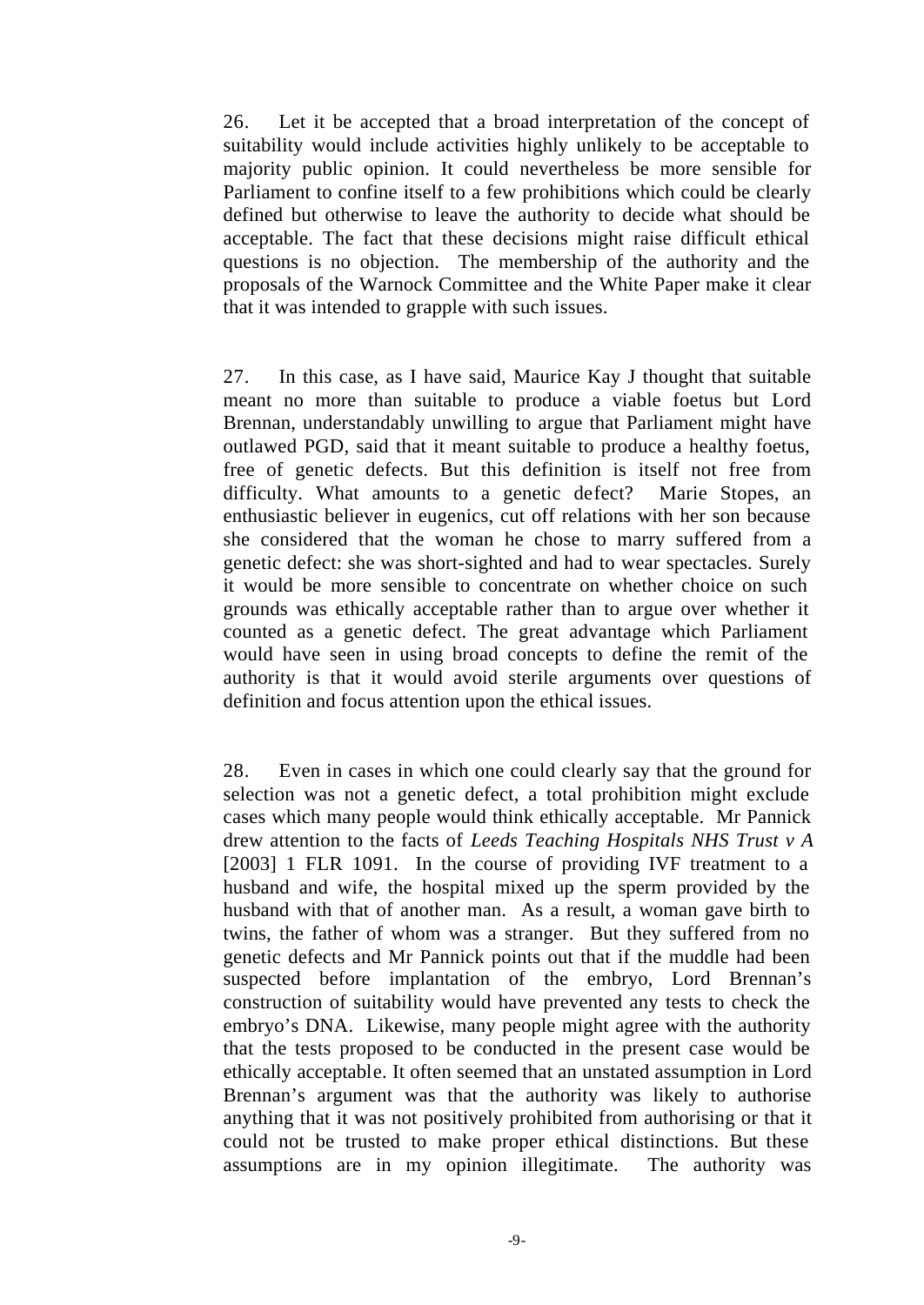specifically created to make ethical distinctions and, if Parliament should consider it to be failing in that task, it has in reserve its regulatory powers under section 3(3)(c).

29. Perhaps the most telling indication that Parliament did not intend to confine the authority's powers to unsuitability on grounds of genetic defects is, as Mance LJ pointed out [2004] QB 168, 209, para 143, the absence of any reference in the Act to selection on grounds of sex. It could be said that the Act made no reference to HLA typing because neither the Warnock Committee nor Parliament in 1990 foresaw it as a possibility. But there was intense discussion, both in the report and in Parliament, about selection for sex on social grounds. If ever there was a dog which did not bark in the night, this was it. It is hard to imagine that the reason why the Act said nothing on the subject was because Parliament thought it was clearly prohibited by the use of the word "suitable" or because it wanted to leave the question over for later primary legislation. In my opinion the only reasonable inference is that Parliament intended to leave the matter to the authority to decide. And once one says that the concept of suitability can include gender selection on social grounds, it is impossible to say that selection on the grounds of any other characteristics which the mother might desire was positively excluded from the discretion of the authority, however unlikely it might be that the authority would actually allow selection on that ground.

30. Lord Brennan referred to the well known remarks of Lord Wilberforce in *Royal College of Nursing of the United Kingdom v Department of Health and Social Security* [1981] AC 800. The question in that case was whether section 1(1) of the Abortion Act 1967, which in certain circumstances legitimated abortion "when a pregnancy is terminated by a registered medical practitioner" could include the case in which it was terminated by a nurse under the general supervision of a medical practitioner who was not actually present. The question arose because of the development since the passing of the Act of a new method for terminating pregnancy. Lord Wilberforce said (at p 822):

"In interpreting an Act of Parliament it is proper, and indeed necessary, to have regard to the state of affairs existing, and known by Parliament to be existing, at the time. It is a fair presumption that Parliament's policy or intention is directed to that state of affairs. Leaving aside cases of omission by inadvertence, this being not such a case, when a new state of affairs, or a fresh set of facts bearing on policy, comes into existence, the courts have to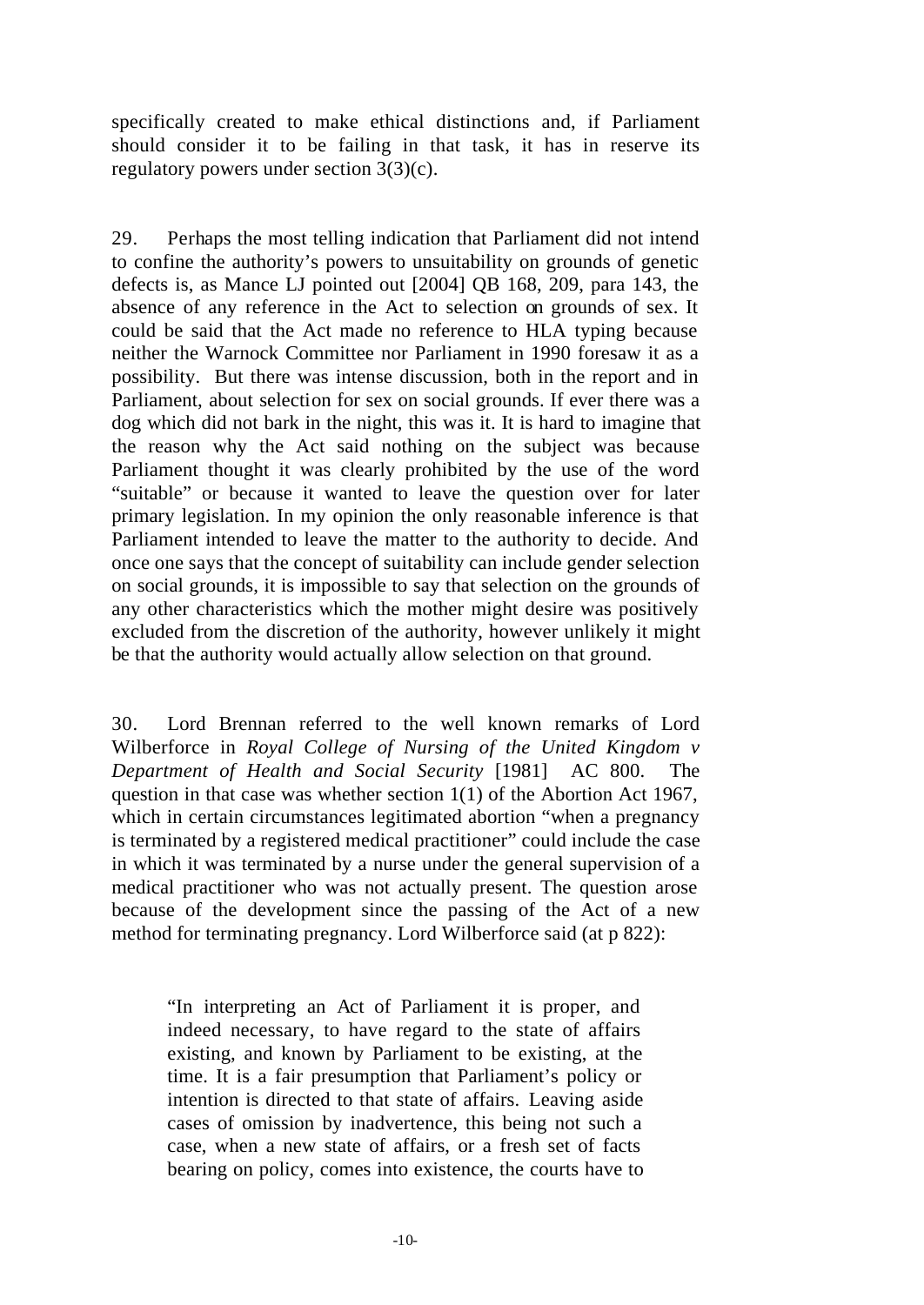consider whether they fall within the Parliamentary intention. They may be held to do so, if they fall within the same genus of facts as those to which the expressed policy has been formulated. They may also be held to do so if there can be detected a clear purpose in the legislation which can only be fulfilled if the extension is made. How liberally these principles may be applied must depend upon the nature of the enactment, and the strictness or otherwise of the words in which it has been expressed. The courts should be less willing to extend expressed meanings if it is clear that the Act in question was designed to be restrictive or circumscribed in its operation rather than liberal or permissive. They will be much less willing to do so where the subject matter is different in kind or dimension from that for which the legislation was passed."

31. Lord Brennan commended in particular Lord Wilberforce's opinion that the Abortion Act should be construed with caution because it was dealing with "a controversial subject involving moral and social judgments on which opinions strongly differ." That, he said, was equally true of the 1990 Act.

32. Lord Wilberforce's remarks provided valuable assistance to the House in *R (Quintavalle) v Secretary of State for Health* [2003] 2 AC 687. The question there was whether the definition of an embryo in the 1990 Act, which contemplated that it would be created by fertilisation, extended to embryos created by cell nuclear replacement in an unfertilised egg. This was a method of creating embryos which was not contemplated at the time of the Act and the language of the definition was to some extent inappropriate to describe it, but the House nevertheless held that the policy of the Act was to regulate the use of embryos however created. The House followed Lord Wilberforce's guidance in holding that there was a "clear purpose in the legislation" which could "only be fulfilled if the extension [was] made".

33. But, like all guidance on construction, Lord Wilberforce's remarks are more appropriate to some cases than others. This is not a case in which one starts with the presumption that Parliament's intention was directed to the state of affairs existing at the time of the Act. It obviously intended to regulate research and treatment which were not possible at the time. Nor is it a case, like the first *Quintavalle* case, in which the statutory language needs to be extended beyond the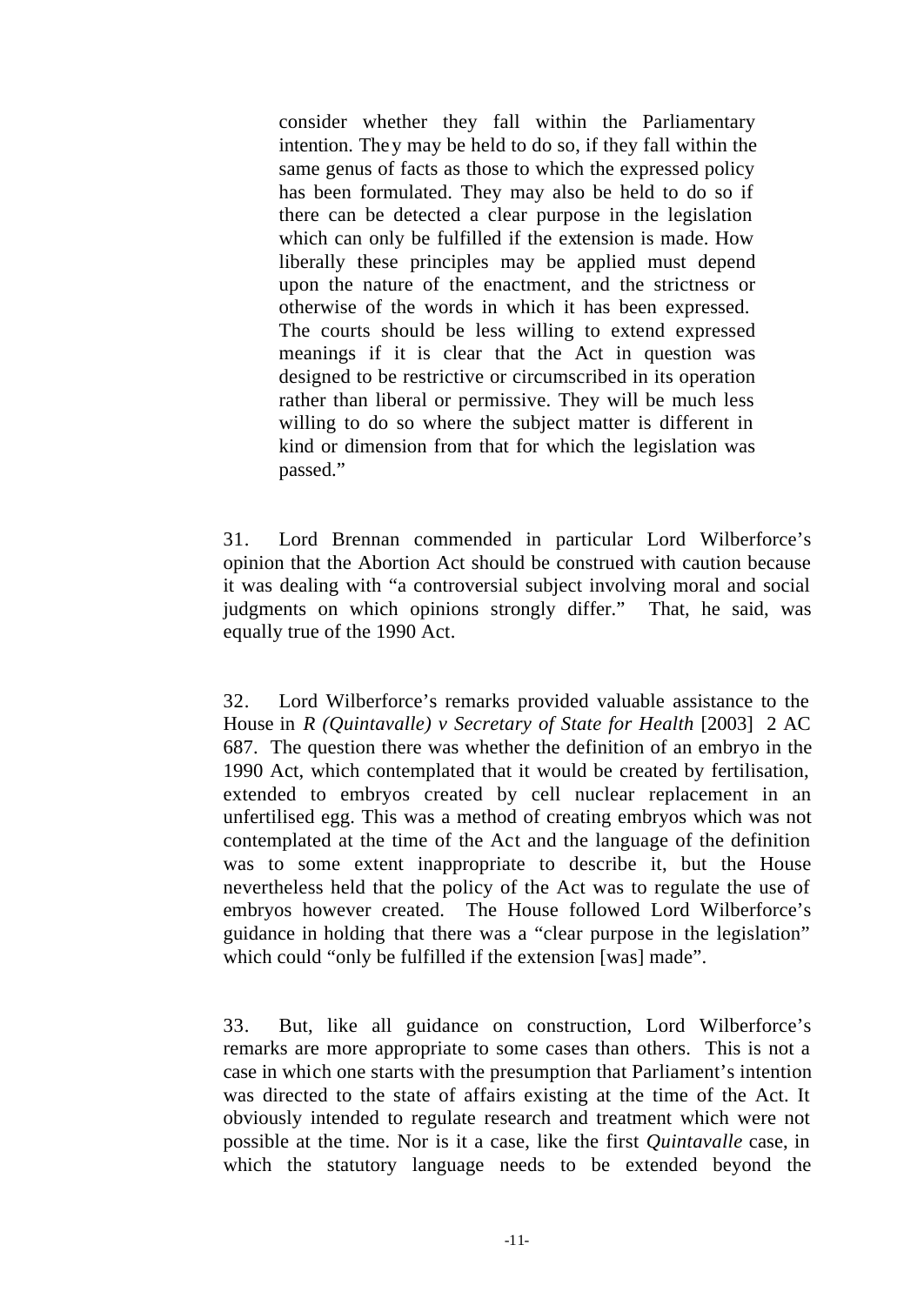"expressed meaning". The word "suitable" is an empty vessel which is filled with meaning by context and background. Nor is it helpful in this case to ask whether some new state of affairs falls within "the same genus" as those to which the expressed policy has been formulated. That would beg the question because the dispute is precisely over what the genus is. If "suitability" has the meaning for which the authority contends, then plainly PGD and HLA typing fall within it. If not, then not. Finally, Lord Wilberforce's recommendation of caution in the construction of statutes concerning controversial subjects "involving moral and social judgments on which opinions strongly differ" would be very much to the point if everything which the Act did not forbid was permitted. It has much less force when the question is whether or not the authority has power to authorise it.

34. Lord Brennan and Mr Pannick each relied upon different statements made by ministers in Parliament during the debates on the Bill which became the 1990 Act. As is almost invariably the case when such statements are tendered under the rule in *Pepper v Hart* [1993] AC 593, I found neither of any assistance.

35. I would therefore accept Mr Pannick's argument and hold that both PGD and HLA typing could lawfully be authorised by the authority as activities to determine the suitability of the embryo for implantation within the meaning of paragraph  $1(1)(d)$ .

36. Lord Brennan made some criticism of the way in which the authority had from time to time stated its policy and relaxed some of the conditions upon which licences were granted. For example, the authority originally gave a licence for HLA typing only if the cell biopsy was also required for PGD, because it considered that the risk to the embryo from removal of a cell did not warrant it being done for HLA typing alone. More recently, after further study of the effects of a cell biopsy, it has decided that the risk is low enough to justify a licence for HLA typing alone. That seems to me exactly in accordance with the duty of the authority to keep the state of the art under constant review.

37. Another point on which the authority has shifted its position is the use of bone marrow rather than umbilical cord blood as a source of stem cells. Bone marrow may in some cases be more suitable but involves a far more intrusive operation upon the donor child than taking cord blood. The policy formulated by the authority in 2001 (under which the licence which authorised the treatment of Mrs Hashmi was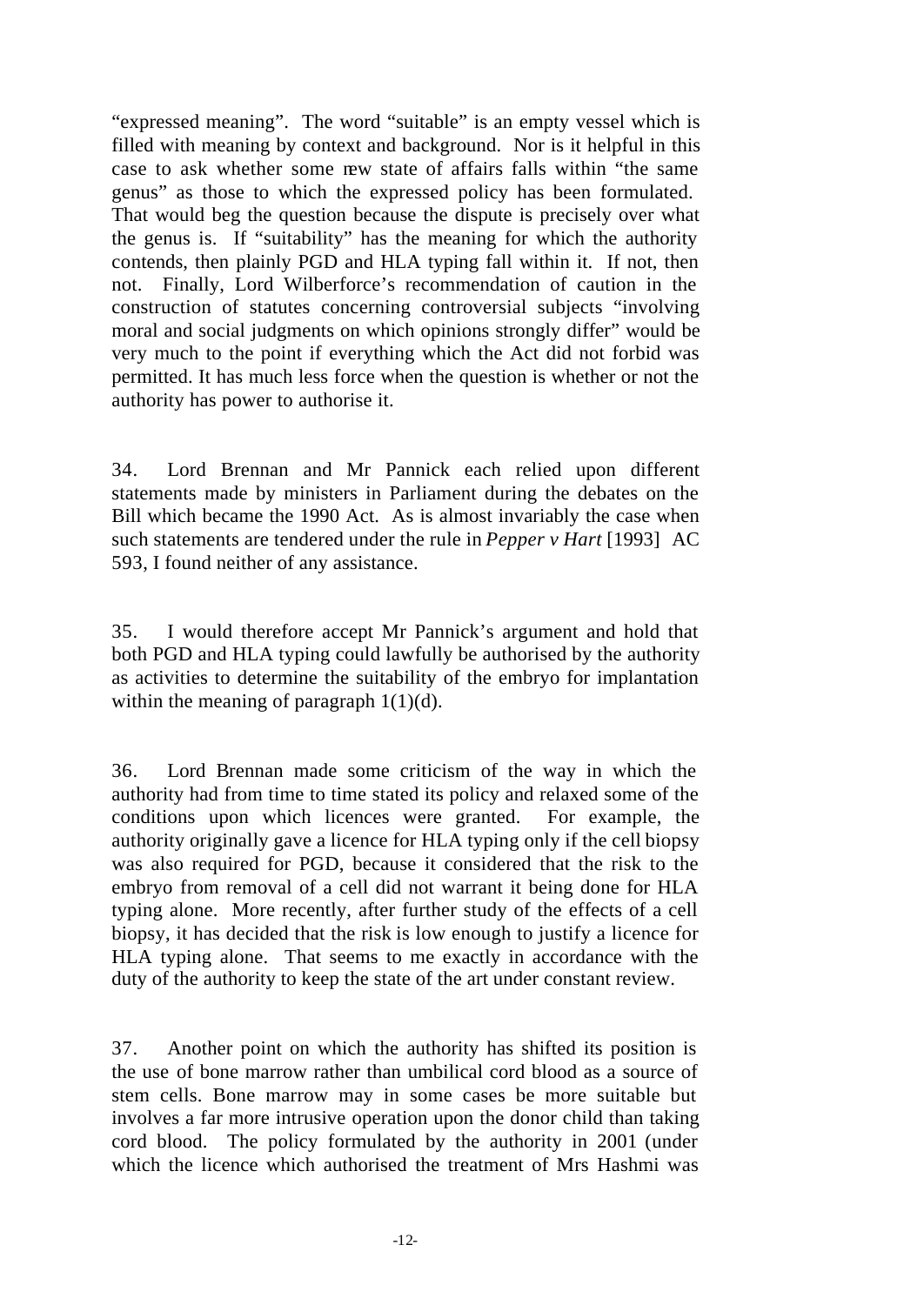granted) required a condition that "the intention" should be only to take cord blood. After a review in 2004, the authority decided to delete this condition. It was in practice unenforceable because once the embryo had been implanted and the child conceived, the case passed out of the jurisdiction of the authority. On 21 July 2004 the authority endorsed with amendment the following recommendation of its Ethics and Legal Committee:

"It was acknowledged that the HFEA did not have any power to impose a condition that would prohibit any future attempt to obtain bone marrow. However the committee noted that obtaining bone marrow for the treatment of siblings from children from the age of one year was a relatively routine treatment strategy where no other matched donor was available. The committee also noted that under common law the test for the type of medical procedures that may be performed on a child is very much higher when such treatment is non-therapeutic. Although parents usually give consent to a child's medical treatment, the courts always have the power to overrule their consent where the procedure would not be in the child's best interests."

38. These reasons appear to be valid. I have no doubt that medical practitioners take very seriously the law that any operation upon a child for which there is no clinical reason relating to the child itself must be justified as being for other reasons in the child's best interests. If the question appears to be doubtful, a ruling from the court may be obtained. The authority is in my opinion entitled to assume that a child conceived pursuant to its licence will, after birth, receive the full protection of the law.

39. In my opinion, however, it is unnecessary to express any view about Lord Brennan's criticisms of the way the authority has exercised its jurisdiction. There has never been any suggestion that the authority acted unreasonably in granting a licence. The case has always been that it had no power to do so. In my opinion it did, and I would therefore dismiss the appeal.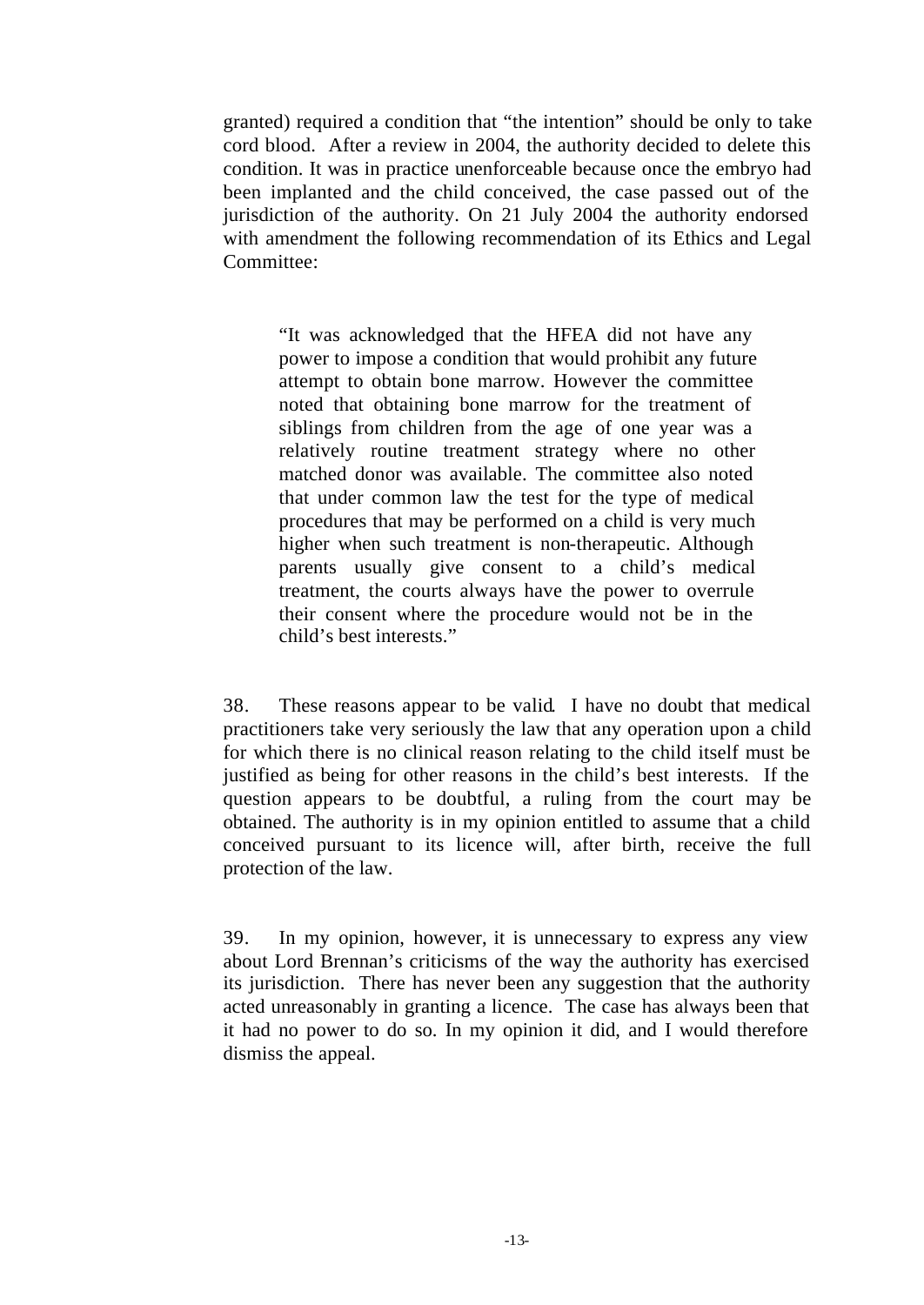# **LORD SCOTT OF FOSCOTE**

My Lords,

40. I have had the advantage of reading in draft the opinions of my noble and learned friends Lord Hoffmann and Lord Brown of Eatonunder-Heywood. For the reasons they have given I, too, would dismiss the appeal.

## **LORD WALKER OF GESTINGTHORPE**

My Lords,

41. I have had the privilege of reading in draft the opinions of my noble and learned friends Lord Hoffmann and Lord Brown of Eatonunder-Heywood. I am in full agreement with them and for the reasons given by Lord Hoffmann and Lord Brown I too would dismiss this appeal.

## **LORD BROWN OF EATON-UNDER-HEYWOOD**

My Lords,

42. This case is all about the scope of a power, not about its exercise. The important, but limited, question it raises is whether the Human Fertilisation and Embryology Authority ("the authority"), created by the Human Fertilisation and Embryology Act 1990 ("the 1990 Act"), is empowered by the 1990 Act to license tissue typing, a process by which embryonic cells are tested for their compatibility with the tissue of a sick sibling with a view to planting a compatible embryo into the mother's womb and the eventual treatment of the sibling with blood from the baby's umbilical cord (or, failing that, with bone marrow to be taken when the newborn child is older).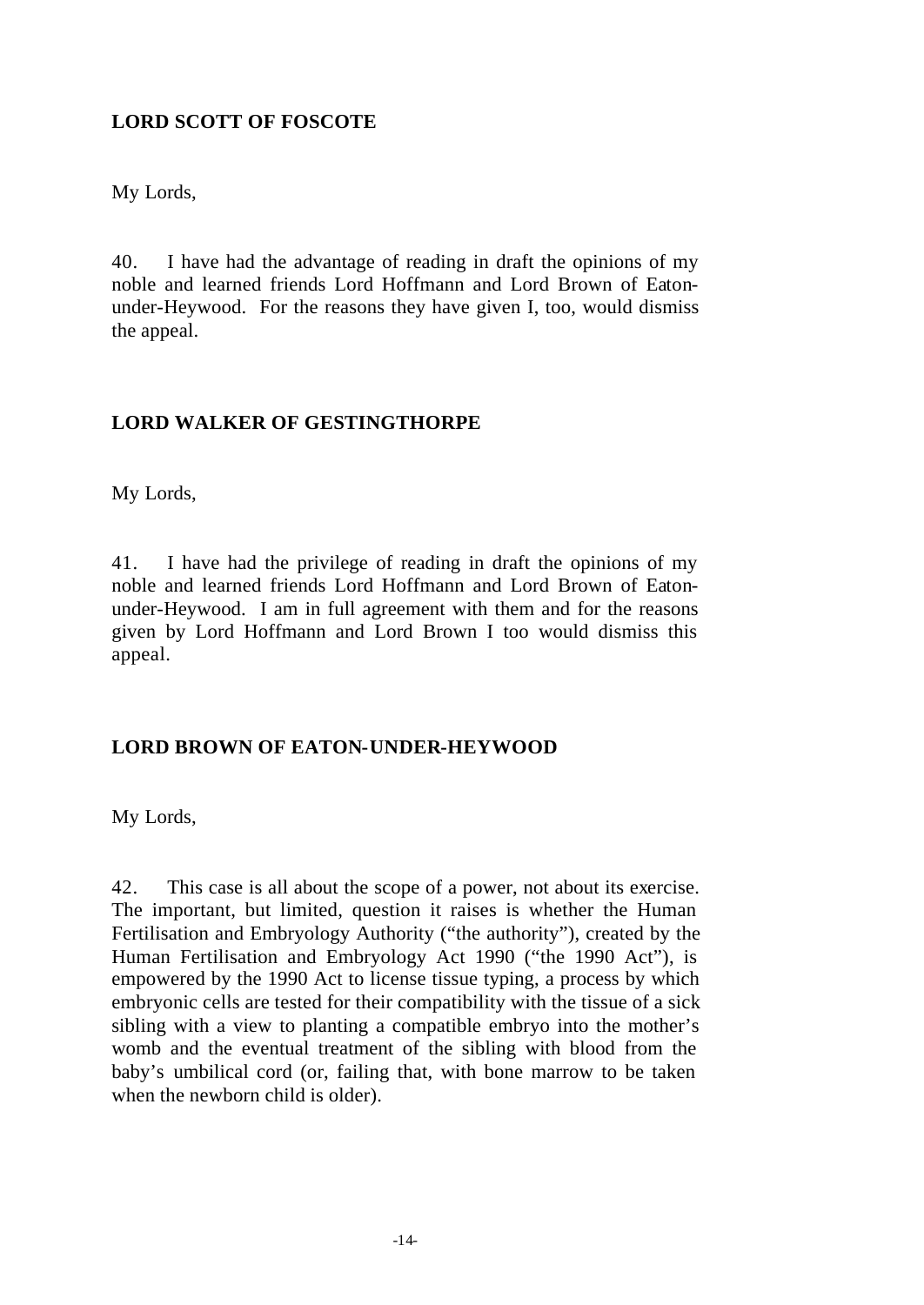43. The ethical questions raised by such a process are, it need hardly be stated, profound. Should genetic testing be used to enable a choice to be made between a number of healthy embryos, a choice based on the selection of certain preferred genetic characteristics? Is it acceptable to follow a procedure resulting in the birth of a child designed to secure the health of a sibling and necessarily therefore intended to donate tissue (including perhaps bone marrow) to that sibling? Is this straying into the field of "designer babies" or, as the celebrated geneticist, Lord Winston, has put it, "treating the offspring to be born as a commodity?" These are just some of the questions prompted by this litigation. But troubling though such questions are, the arguments are certainly not all one way, as may be demonstrated by the facts of this very case.

44. Mr and Mrs Hashmi's fourth child, Zain, has a serious blood disorder, beta thalassaemia major. His condition is wretched, his prospects uncertain. His best chance of a cure is by a transplant of stem cells from someone with matching tissue. Since none of the three elder siblings have matching tissue, Mrs Hashmi decided to have a fifth child in the hope that its tissue would match Zain's. Having conceived, she discovered from pre-natal testing that that child too would have beta thalassaemia major and so she underwent an abortion. She conceived again and a healthy son was born, but unfortunately his tissue did not match Zain's. It was at this point that Mrs Hashmi, contemplating a sixth child, began investigating the possibilities of IVF treatment and eventually, with medical advice, sought to benefit from a licence under the 1990 Act.

45. The licence was granted by the authority on 22 February 2002. It was made subject to conditions which the authority had laid down on 13 December 2001 when announcing a policy decision to permit tissue typing in cases where pre-implantation genetic diagnosis ("PGD") was already necessary to avoid passing on a serious genetic disorder. Included amongst the conditions were that the sick sibling's condition should be severe or life threatening, of a sufficient seriousness to justify the use of PGD; that the embryos should themselves be at risk of that condition; that all other possibilities of treatment and sources of tissue for the sick sibling should have been explored; that the technique should not be available where the intended recipient is a parent; and that the intention should be to take only cord blood for the purposes of the treatment.

46. True it is that since that December 2001 policy decision the authority has contemplated licensing tissue typing on a less restricted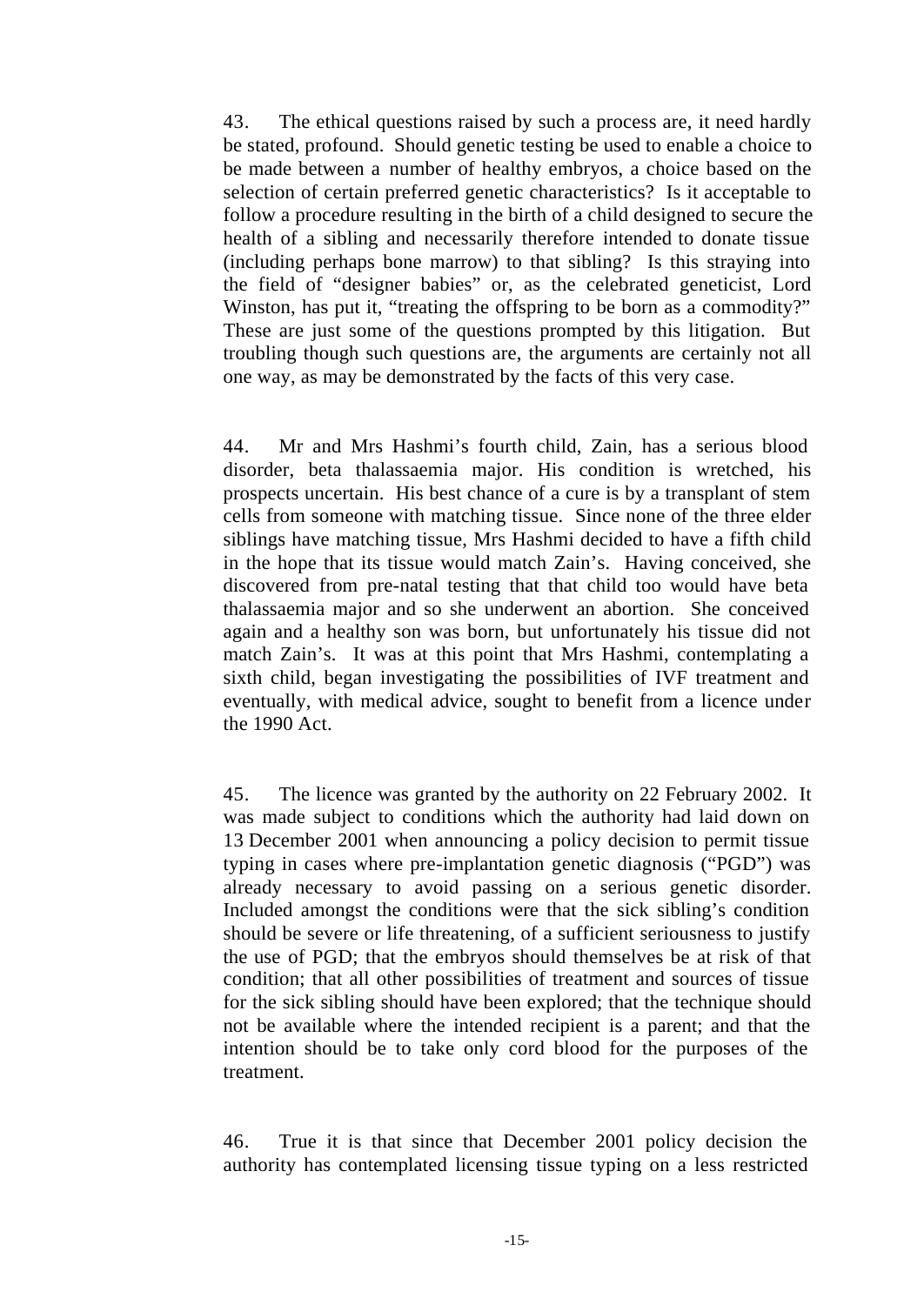basis: first, in cases where there is no need for PGD; secondly, where the intention is if necessary to use bone marrow and not just blood from the abdominal cord; and thirdly, where a parent rather than a sibling is to be benefited. All this, however, goes only to emphasise the comparative narrowness of the issue presently before the House. Your Lordships are simply not concerned with the conditions under which tissue testing should be licensed, assuming it is licensable at all—nor even, indeed, with *whether* it should be licensed. Your Lordships' sole concern is whether the Act *allows* the authority to license tissue typing were it in its discretion to think it right to do so.

47. IVF treatment is a fast moving medical science. It is clear that when the 1990 Act was passed PGD was expressly foreseen but tissue typing was not. It is your Lordships' task to decide whether by the 1990 Act, Parliament was conferring power upon the newly created authority to take whatever decisions arose from such unforeseen possibilities as tissue typing, or whether Parliament must rather have been contemplating the need for further primary legislation to deal with whatever ethical questions arose out of such future discoveries.

48. Whether or not the authority is empowered to license tissue typing ultimately depends on the true construction of two particular provisions in the 1990 Act, section  $2(1)$  and paragraph  $1(1)(d)$  of Schedule 2. It is convenient at once to set these out (italicising the most important words) and also section 11(1), their immediate statutory context:

Section 11(1) provides:

"The authority may grant the following and no other licences—(a) licences under paragraph 1 of Schedule 2 to this Act authorising activities in the course of providing treatment services . . .".

Section 2(1) provides:

"In this Act . . . '*treatment services*' *means medical,* surgical or obstetric *services provided* to the public or a section of the public *for the purpose of assisting women to carry children*."

Paragraph 1 of Schedule 2 provides:

"(1) A licence under this paragraph may authorise any of the following in the course of providing treatment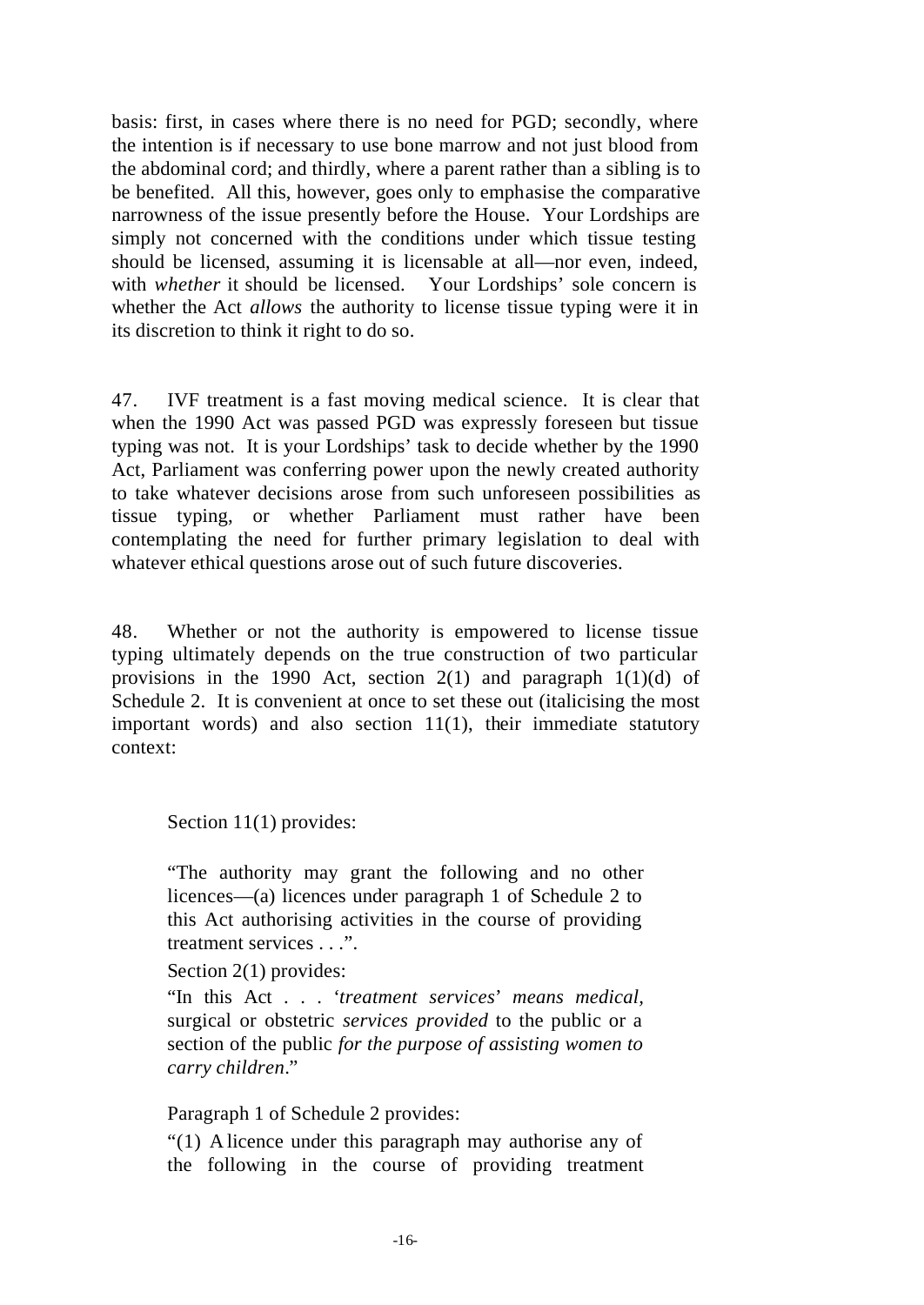services— … (d) *practices designed* to secure that embryos are in a suitable condition to be placed in a woman or *to determine whether embryos are suitable for that purpose*

. . .

(3) A licence under this paragraph cannot authorise any activity unless it appears to the authority to be necessary or desirable for the purpose of providing treatment services."

49. The critical question, therefore, put compendiously, is whether tissue testing is a practice designed to determine whether an embryo is suitable for placing in a woman (para  $1(1)(d)$ ) and necessary or desirable for the purpose of providing a medical service which itself is to assist a woman to carry the child (section  $2(1)$ ). Putting the matter quite simply at this stage, there are essentially three possible answers to this question. First, 'no' because the only embryo testing permitted by these provisions is PGD insofar as that is necessary to ensure that the woman can carry the child successfully to full term—in other words embryonic screening to eliminate just such genetic defects as may affect the viability of the foetus and no other. Second, 'no' because, whilst the 1990 Act allows PGD screening to eliminate gene and chromosome defects such as may affect that child (or be carried by that child to future generations), it does not permit tissue typing. Third, 'yes' because tissue typing also can be licensed: like PGD screening, it provides information about the characteristics of the embryo which is relevant to the woman's decision whether or not to carry the child.

50. No one now is contending for the first of those three possible meanings (although it was the meaning adopted by Maurice Kay J at first instance). The appellants contend for the second; the respondent authority and the Secretary of State for Health as intervener contend for the third (the meaning preferred by the Court of Appeal).

51. Initially, I confess to having found some considerable force in the appellant's argument that PGD screening is one thing, and properly licensable under the 1990 Act, tissue typing a completely different concept and impermissible. It is one thing to enable a woman to conceive and bear a child which will itself be free of genetic abnormality; quite another to bear a child specifically selected for the purpose of treating someone else. One can read into the statutory purpose specified by section 2(1), that of "assisting women to carry children", the notion of healthy children—only a genetically healthy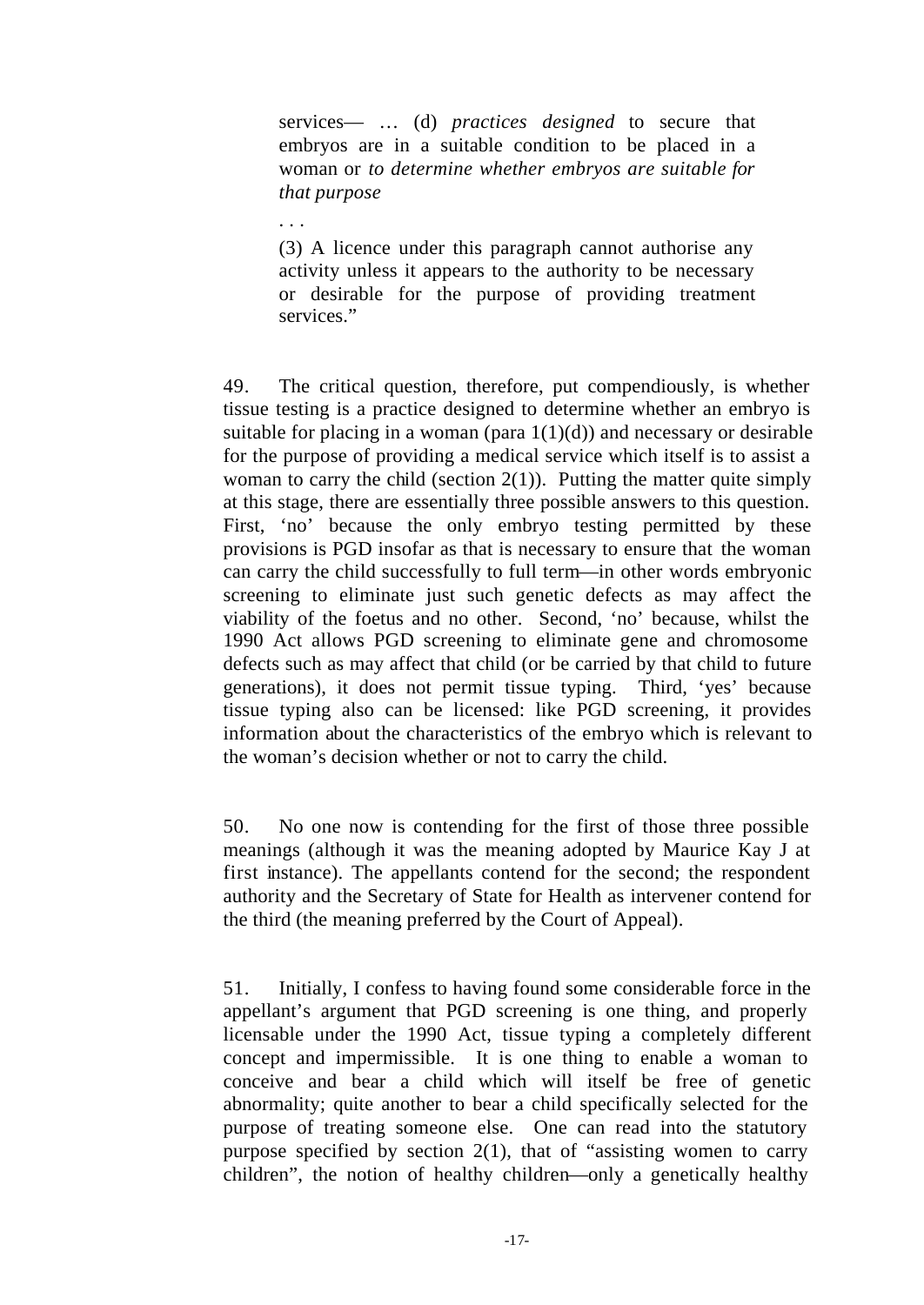embryo being "suitable" for placing in the woman within the meaning of paragraph  $1(1)(d)$ . To read into section  $2(1)$ , however, the notion that the child will be a suitable future donor for the health of another would be to stretch the statutory language too far. And it may be said to raise ethical questions of a quite different order from those arising out of straightforward PGD screening.

52. By the end of the argument, however, I had come to the conclusion that Mr Pannick QC's contended for construction of the 1990 Act is to be preferred. My reasons for this conclusion can be grouped under three headings and, since I have now had the advantage of reading in draft the speech of my noble and learned friend, Lord Hoffmann, can be comparatively shortly stated.

#### *The background to the 1990 Act*

53. I pass over the Warnock Report, pausing only to note that in Chapter 9, headed "The wider use of these techniques" ("Techniques for the alleviation of infertility"), the committee, at paragraph 9.11, expressly envisaged the future possibility of sex selection "for purely social reasons" and concluded that "the whole question of the acceptability of sex selection should be kept under review"—review which inferentially was to be undertaken by a proposed new statutory licensing authority established "to regulate and monitor practice in relation to those sensitive areas which raise fundamental ethical questions." (paragraph 13.3). The White Paper which followed the Warnock Report, Human Fertilisation and Embryology: A Framework for Legislation (1987) (Cm 259), proposed at paragraph 14:

"To ensure that the legislation is flexible enough to deal with as yet unforeseen treatment developments which may raise new ethical issues, the Bill will contain powers to make regulations (subject to the affirmative resolution procedure) to add to or subtract from the range of matters coming within the regulatory scope of [the authority]."

#### *The scheme and structure of the 1990* Act

54. Certain activities in connection with embryos are expressly prohibited—see sections 3, 3A (a prohibition in connection with germ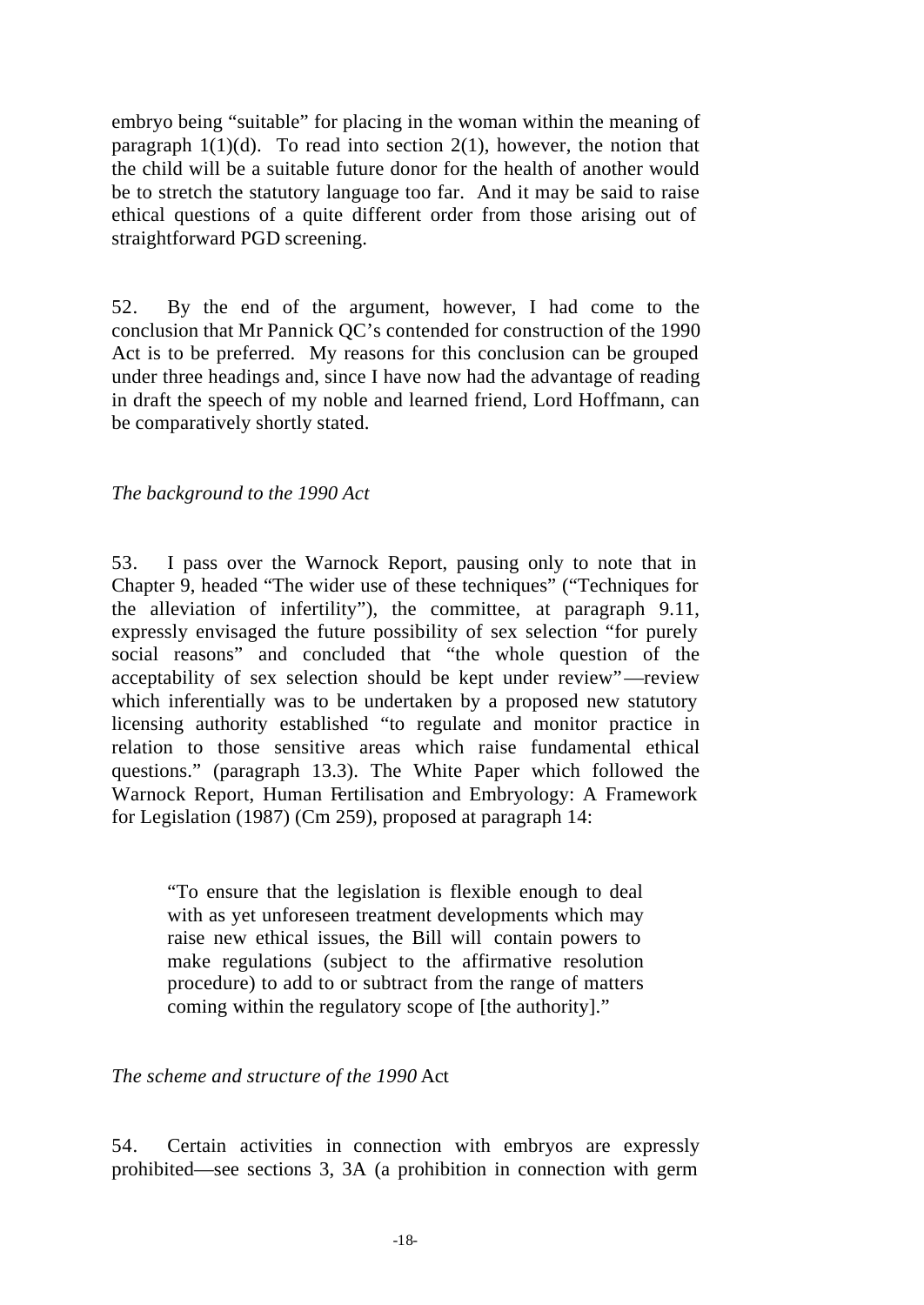cells introduced by section 156 of the Criminal Justice and Public Order Act 1994), section 4, and paragraph 1(4) of Schedule 2.

55. Consistently with paragraph 14 of the White Paper, there is power to make regulations (subject to affirmative resolution) both to add to the range of matters coming within the authority's regulatory scope see paragraph  $1(1)(g)$  of Schedule 2 enabling regulations to be made for the licensing of other practices in the course of providing treatment services—and to subtract from the licensing powers already conferred on the authority—see section  $3(3)(c)$  which enables regulations to be made prohibiting the keeping or use of an embryo in such circumstances as may be specified.

56. This legislative scheme necessarily contemplates that the only fresh practices arising out of unforeseen treatment developments capable of becoming licensable by regulation under paragraph  $1(1)(g)$  will themselves have to be characterisable as being "in the course of," and "necessary or desirable for the purpose of," providing treatment services, which itself argues for a wide construction to be given to the definition of "treatment services" in section 2(1). The scheme also, of course, enables section  $3(3)(c)$  regulations to be made restricting the authority's powers if ever it were thought to be dealing inappropriately with the "new ethical issues" arising out of the "as yet unforeseen treatment developments" contemplated by the White Paper.

57. Lord Brennan QC sought to rely on the interpretative guidance provided by Lord Wilberforce in *Royal College of Nursing of the United Kingdom v Department of Health and Social Security* [1981] AC 800, 822, particularly with regard to legislation "dealing with a controversial subject involving moral and social judgments on which opinions strongly differ", as applied by Lord Bingham of Cornhill in *R (Quintavalle) v Secretary of State for Health* [2003] 2 AC 687. There Lord Bingham observed (p 697) that the 1990 Act, besides

"outlaw[ing] certain grotesque possibilities (such as placing a live animal embryo in a woman or a live human embryo in an animal), . . . otherwise opted for a strict regime of control. No activity within this field was left unregulated. There was to be no free for all."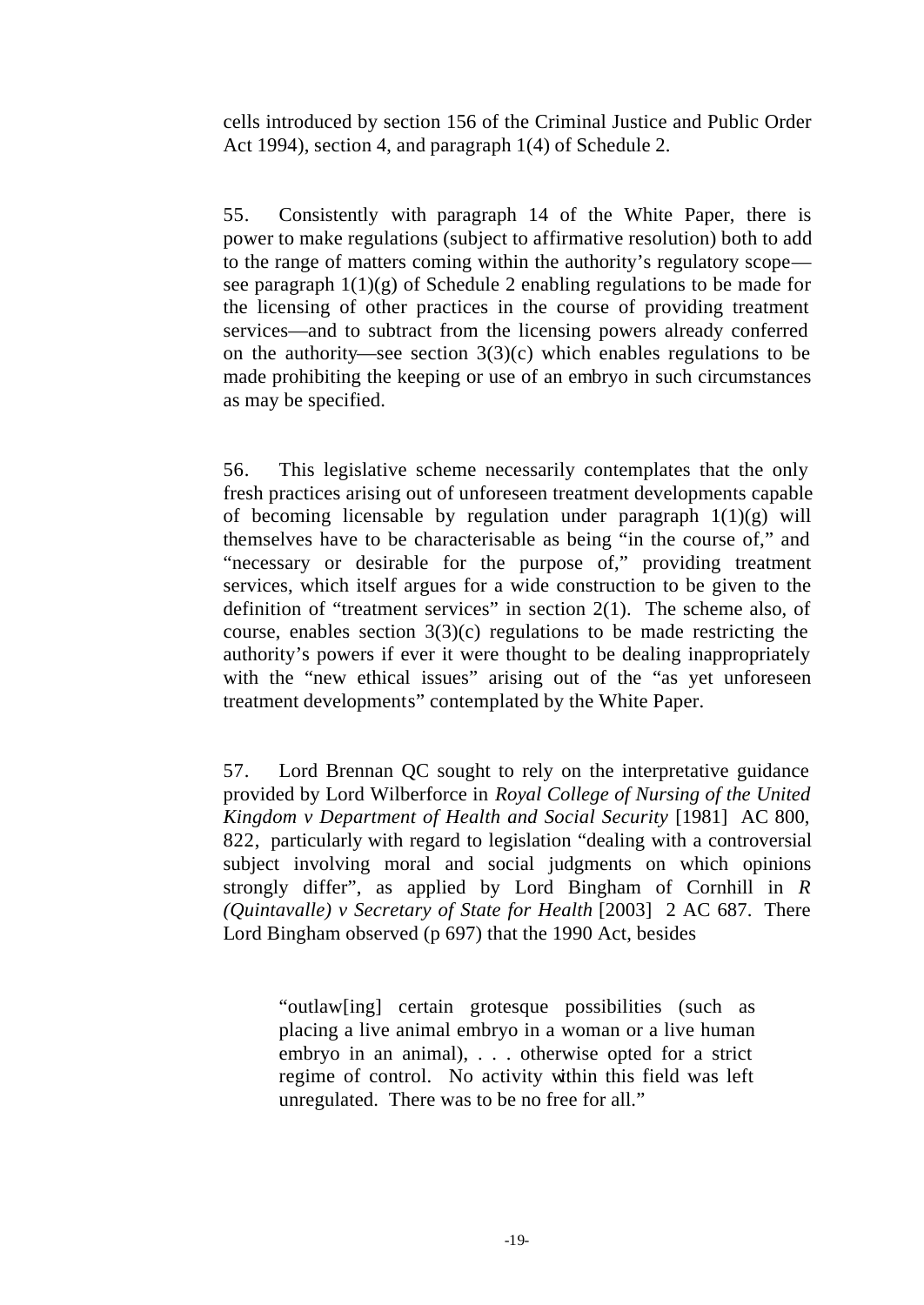58. There is no inconsistency however, between that approach and the authority's stance in the present case. There it led to a newly discovered method of creating embryos being held to fall within the scope of regulatory control under the 1990 Act. So too here, the respondent's case is that tissue testing is controlled by the 1990 Act. It is not "left unregulated." There will be "no free for all." Rather the licensing of this new technique is for the discretion of the authority.

#### *The true construction of section 2(1) and paragraph 1(1)(d)*

59. I have already described (in para 49) the three possible meanings to be ascribed to section  $2(1)$  and paragraph  $1(1)(d)$  and the rival positions now taken by the respective parties.

60. The strength of Lord Brennan's case lies in the lengths to which Mr Pannick's argument necessarily takes him. Mr Pannick argues that PGD screening assists a woman to carry a child because it gives her the knowledge that the child will not be born handicapped. Without such knowledge some women who carry genetic diseases would not be prepared to have children. In the same way, he argues, tissue typing would assist Mrs Hashmi to carry a child because her wish to do so is conditional upon knowing that the birth of that child would be capable of curing Zain. As, however, Mr Pannick was bound to accept, under this reasoning PGD to ensure that a child had certain characteristics for purely social reasons could also be said to be "for the purpose of assisting women to carry children." (It is of course his case, supported by Mr Eadie for the Secretary of State, that it is for the authority to control PGD so as to ensure that it is not used for such ethically objectionable purposes.)

61. That consequence of the respondent's argument, I repeat, may be seen as the strength of the appellant's case. Its weakness, however, lies in the difficulty Lord Brennan himself has in establishing a satisfactory and coherent dividing line between embryo selection which is permissible and that which is not—let alone finding support for any such dividing line in the 1990 Act. As already stated, I was at one time attracted to Lord Brennan's dividing line between selection aimed purely at eliminating serious genetic or chromosome defects (permissible) and other selective criteria (impermissible). As, however, Lord Hoffmann points out at para 27 of his speech, what amounts to a serious genetic defect will itself often be contentious. Still less can one find in the statutory language any basis for saying that the elimination of